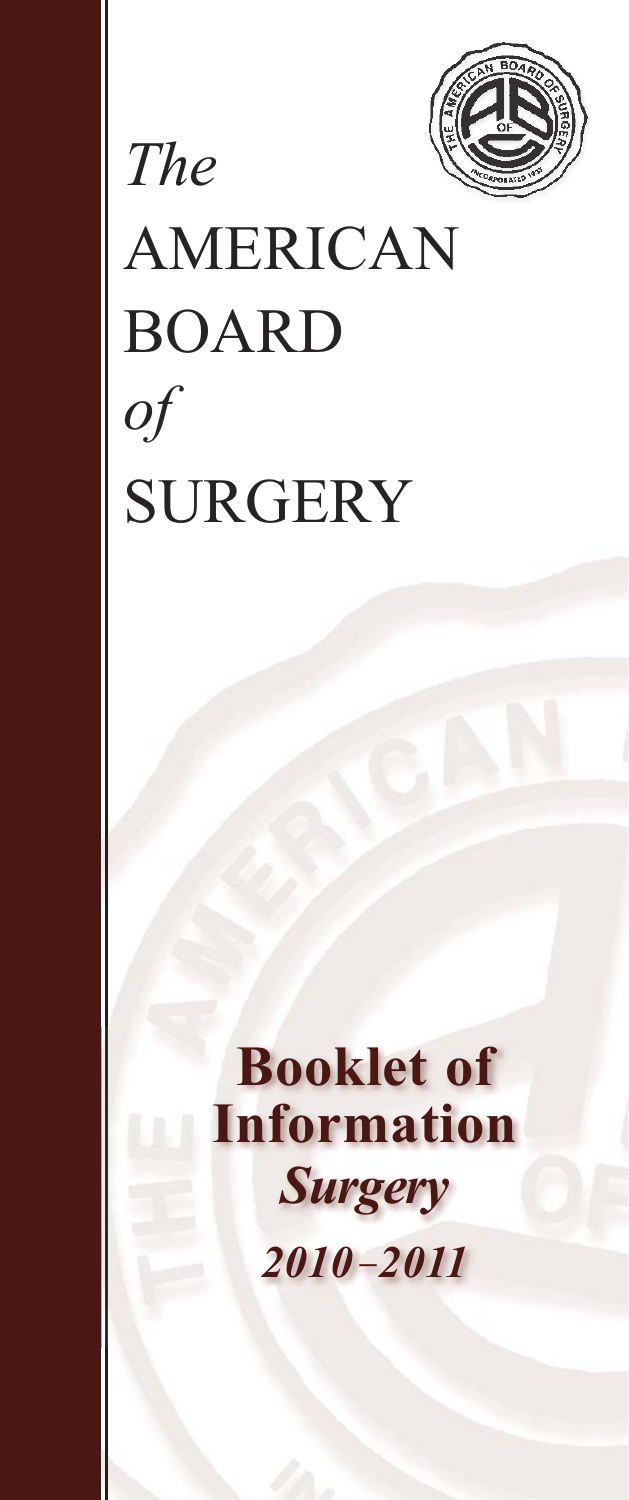# *The* AMERICAN BOARD *of* **SURGERY**

# **Booklet of Information** *Surgery*



 $2010 - 2011$ 

*Office of the Secretary* American Board of Surgery Inc. Suite 860 1617 John F. Kennedy Boulevard Philadelphia, PA 19103-1847 Tel. 215-568-4000 Fax 215-563-5718 *[www.absurgery.org](http://www.absurgery.org)*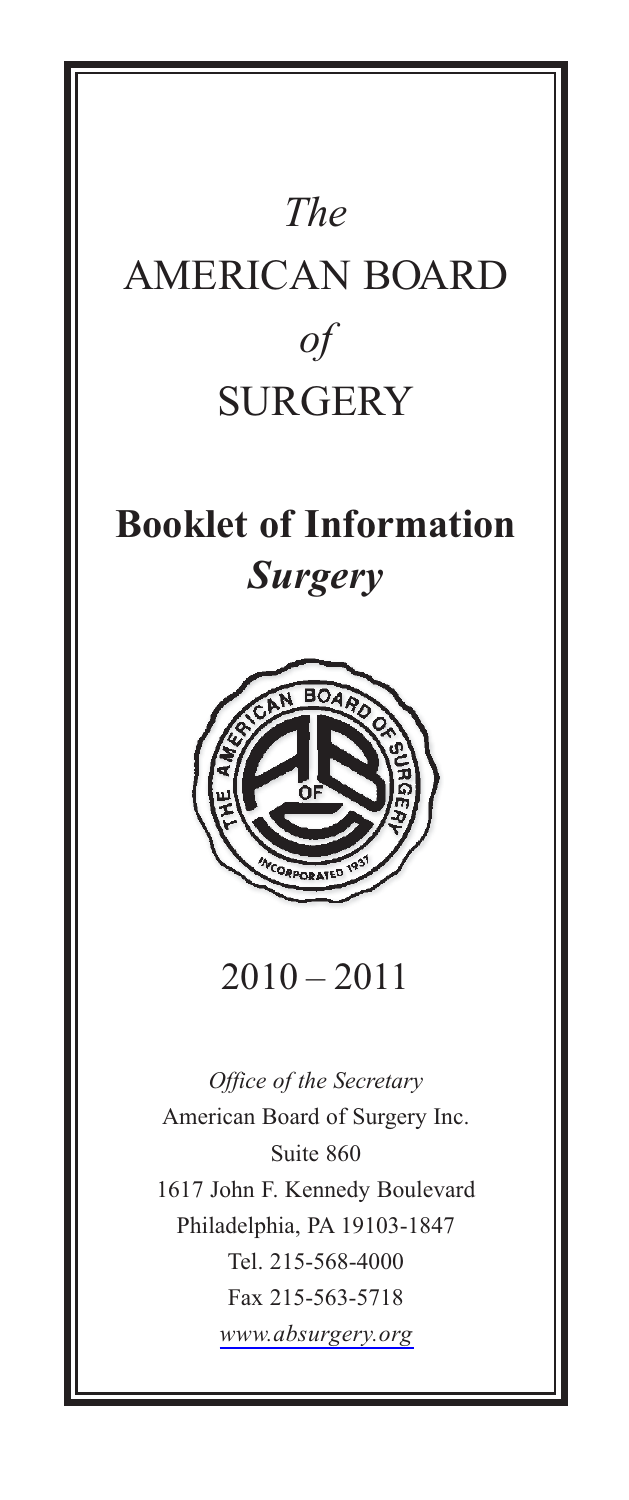

The Booklet of Information – Surgery is published by the American Board of Surgery (ABS) to outline the requirements for certification in surgery. Applicants are expected to be familiar with these requirements and bear ultimate responsibility for ensuring their training complies with ABS requirements, as well as for acting in accordance with the ABS policies governing each stage of the certification process.

This edition of the booklet supersedes all previous publications of the ABS concerning its policies, procedures and requirements for examination and certification in surgery. The ABS, however, reserves the right to make changes to its fees, policies, procedures and requirements at any time. Admission to the certification process is governed by the policies and requirements in effect at the time an application is submitted and is at the discretion of the ABS.

Applicants should visit the ABS website at *[www.absurgery.org](http://www.absurgery.org)* for the most recent updates.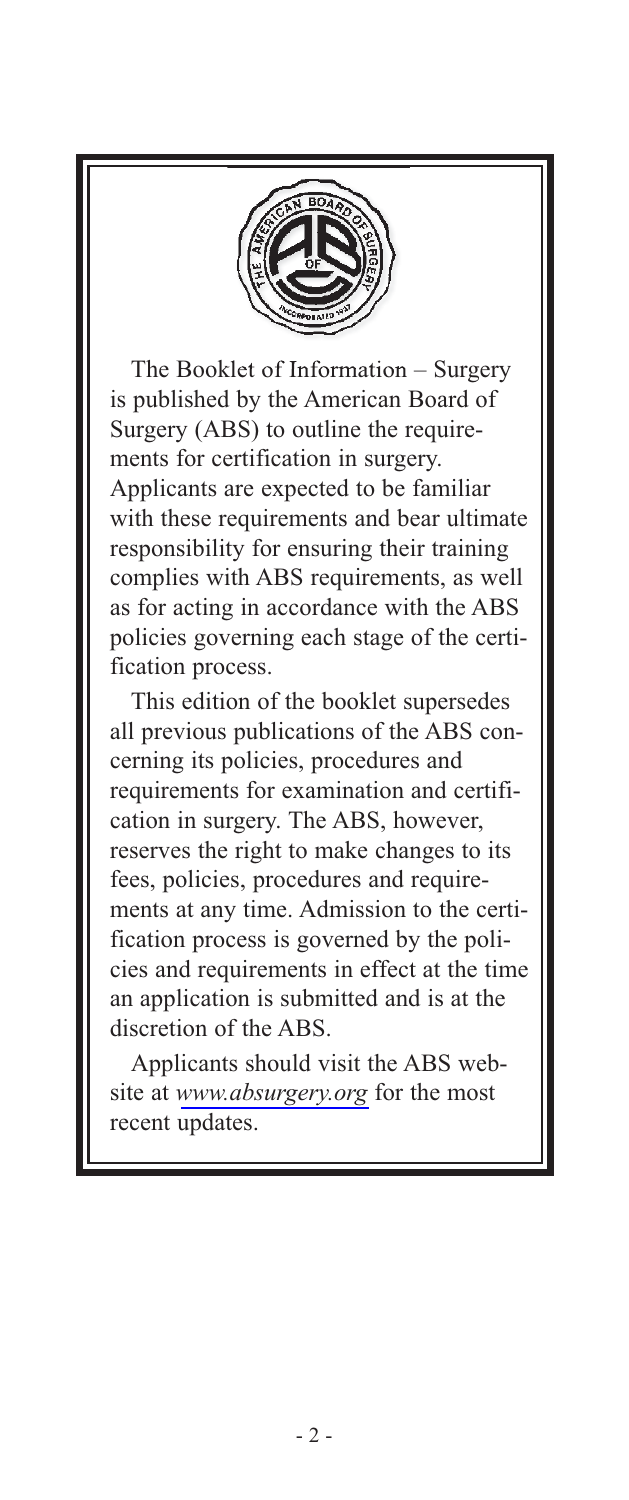# **TABLE OF CONTENTS**

| D. Specialty of Surgery Defined 5                        |  |
|----------------------------------------------------------|--|
|                                                          |  |
| II. REQUIREMENTS FOR CERTIFICATION 9                     |  |
|                                                          |  |
| B. Undergraduate Medical Education 9                     |  |
| C. Graduate Surgical Education 10                        |  |
| 1. General Information10                                 |  |
| 2. Specific Requirements 11                              |  |
| D. Operative Experience 13                               |  |
|                                                          |  |
| F. Ethics and Professionalism 14                         |  |
| G. Additional Considerations 15                          |  |
| 2. Foreign Graduate Education 15                         |  |
| 3. Information for Program Directors 16                  |  |
| 4. Reconsideration and Appeals 17                        |  |
|                                                          |  |
| III. EXAMINATIONS IN SURGERY 18                          |  |
| A. In-Training Examination18                             |  |
| B. Qualifying Examination 18<br>1. General Information18 |  |
| 2. Application Process 19                                |  |
|                                                          |  |
| 4. Examination Opportunities 20                          |  |
|                                                          |  |
| C. Certifying Examination 21                             |  |
| 1. General Information21                                 |  |
|                                                          |  |
| 3. Examination Opportunities 22                          |  |
|                                                          |  |
| D. Special Circumstances 23                              |  |
| 1. Persons with Disabilities 23                          |  |
| 2. Examination Irregularities 24                         |  |
|                                                          |  |
| IV. ISSUANCE OF CERTIFICATES 25                          |  |
| A. Reporting of Status 25                                |  |
| B. Sanction of Certificate 26                            |  |
| C. Maintenance of Certification27                        |  |
| D. Certification in Surgical Specialties 28              |  |
|                                                          |  |
| A. Nominating Organizations 31                           |  |
| B. Officers and Directors 31                             |  |
| C. Committees, Component Boards and                      |  |
| Advisory Councils 32                                     |  |
| D. Senior Members, Former Officers and                   |  |
|                                                          |  |
|                                                          |  |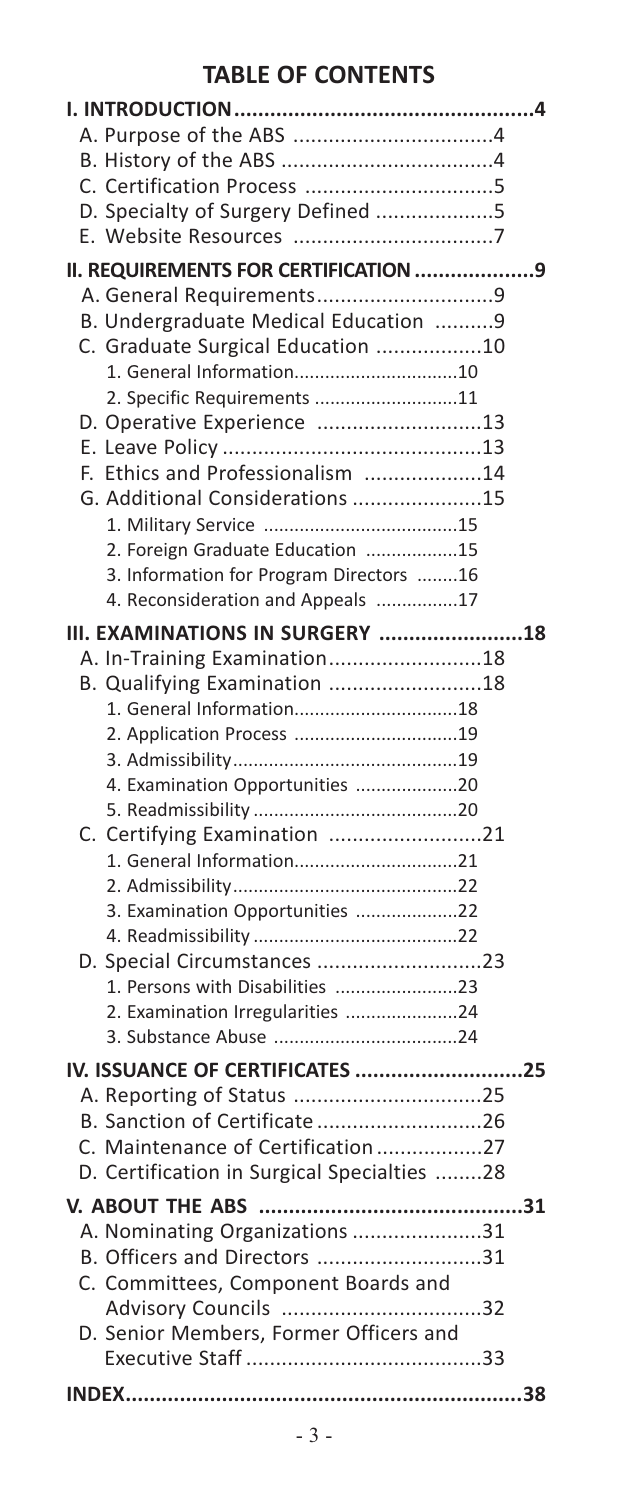# **I. INTRODUCTION**

#### **A. Purpose of the ABS**

The American Board of Surgery Inc. is a private, non-profit, autonomous organization formed for the following purposes:

- To conduct examinations of acceptable candidates who seek certification or maintenance of certification by the board.
- To issue certificates to all candidates meeting the board's requirements and satisfactorily completing its prescribed examinations.
- To improve and broaden the opportunities for the graduate education and training of surgeons.

The ABS considers certification to be voluntary and limits its responsibilities to fulfilling the purposes stated above. Its principal objective is to pass judgment on the education, training and knowledge of broadly qualified and responsible surgeons and not to designate who shall or shall not perform surgical operations. It is not concerned with the attainment of special recognition in the practice of surgery. Furthermore, it is neither the intent nor the purpose of the board to define the requirements for membership on the staff of hospitals or institutions involved in the practice or teaching of surgery.

#### **B. History of the ABS**

The American Board of Surgery was organized on January 9, 1937, and formally chartered on July 19, 1937. The formation of the ABS was the result of a committee created a year earlier by the American Surgical Association, along with representatives from other national and regional surgical societies, to establish a certification process and national certifying body for individual surgeons practicing in the U.S.

The committee decided that the ABS should be formed of members from the represented organizations and, once organized, it would establish a comprehensive certification process. These findings and recommendations were approved by the cooperating societies, leading to the board's formation in 1937. This was done to protect the public and improve the specialty.

The ABS was created in accordance with the Advisory Board of Medical Specialties, the accepted governing body for determining certain specialty fields of medicine as suitable for certification. In 1970 it became known as the American Board of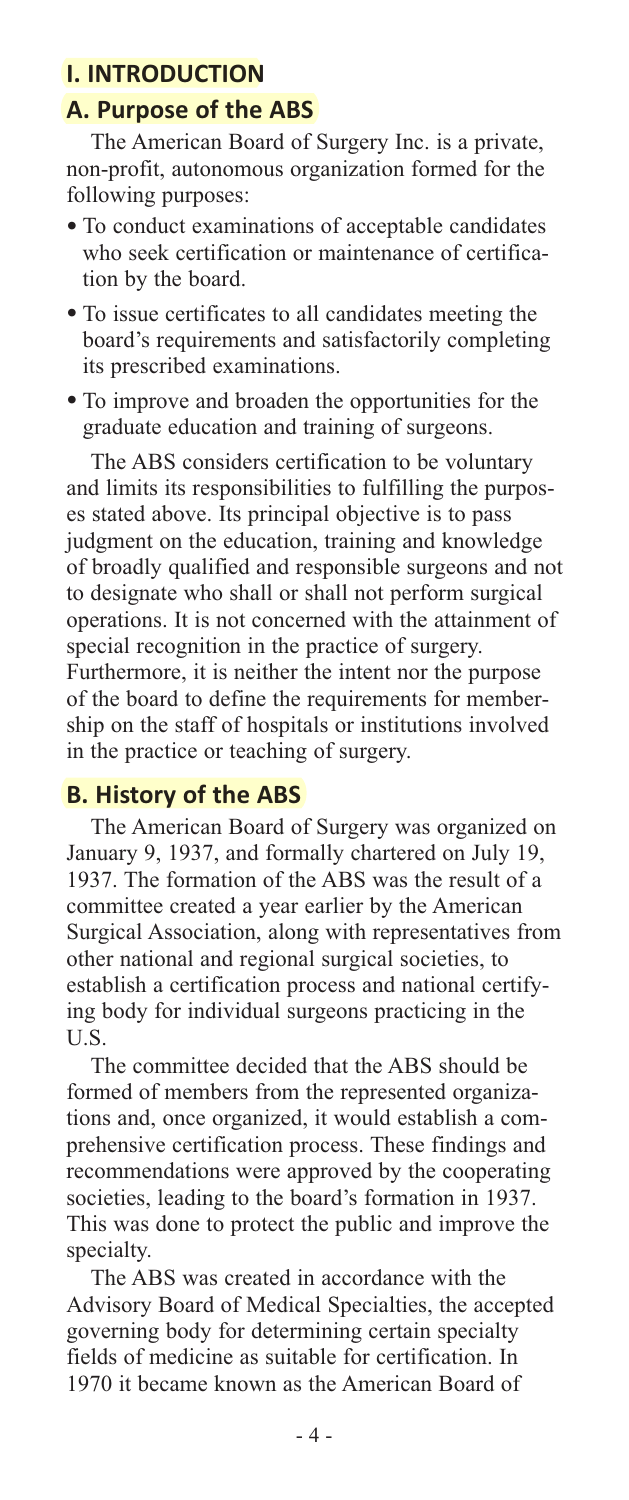Medical Specialties (ABMS) and is currently composed of 24 member boards, including the American Board of Surgery.

# **C. The Certification Process**

The ABS considers certification in surgery to be based upon a process of education, evaluation and examination. The ABS holds undergraduate and graduate education to be of the utmost importance and requires the attestation of the residency program director that an applicant has completed an appropriate educational experience and attained a sufficiently high level of knowledge, clinical judgment and technical skills, as well as ethical standing, to be admitted to the certification process.

Individuals who believe they meet the ABS' educational and ethical requirements may begin the certification process by applying for admission to the Qualifying Examination (QE). The application is reviewed and, if approved, the applicant is granted admission to the examination.

Upon successful completion of the Qualifying Examination, the applicant is considered a "candidate" for certification and granted the opportunity to take the Certifying Examination (CE). If the candidate is also successful at this examination, the candidate is deemed certified in surgery and becomes a diplomate of the ABS.

Possession of a certificate is not meant to imply that a diplomate is competent in the performance of the full range of complex procedures that encompass each content area of general surgery as defined in section I-D. It is not the intent nor the role of the ABS to designate who shall or shall not perform surgical procedures or any category thereof. Credentialing decisions are best made by locally constituted bodies and should be based on an applicant's extent of training, depth of experience, patient outcomes relative to peers and certification status.

#### **D. Specialty of General Surgery Defined**

#### **1. The scope of general surgery**

General surgery is a discipline that requires knowledge of and familiarity with a broad spectrum of diseases that may require surgical treatment. By necessity, the breadth and depth of this knowledge will vary by disease category. In most areas, the surgeon will be expected to be competent in diagnosing and treating the full spectrum of disease. However, there are some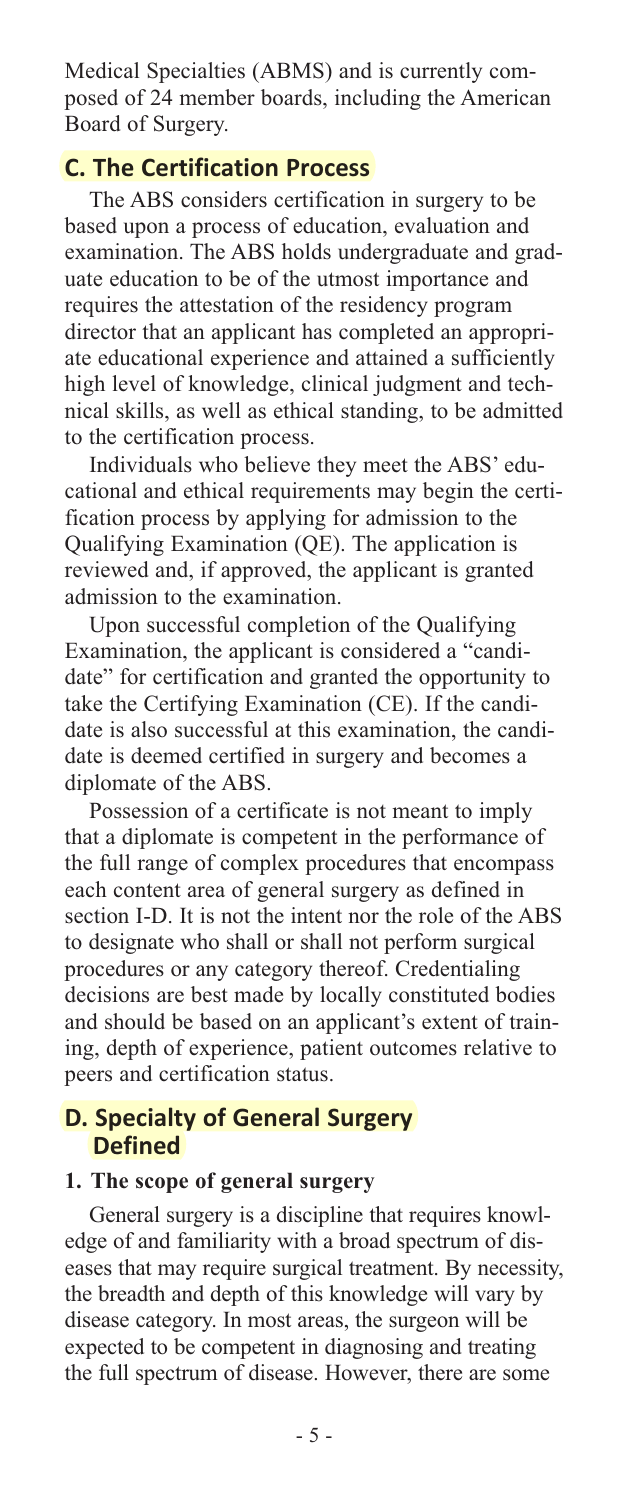types of disease in which comprehensive knowledge and experience is not gained in the course of a standard surgical residency. In these areas the surgeon will be able to recognize and treat a select group of conditions within a disease category.

# **2. The required residency experience for initial certification in general surgery**

Residency training in general surgery requires experience in all of the following content areas:

- Alimentary Tract
- Abdomen and its Contents
- Breast, Skin and Soft Tissue
- Endocrine System
- Organ Transplantation
- Pediatric Surgery
- Surgical Critical Care
- Surgical Oncology (including Head and Neck Surgery)
- Trauma/Burns and Acute Care Surgery
- Vascular Surgery

General surgery as a field comprises, but is not limited to, the performance of operations. Additional expected knowledge and experience in the above areas includes:

- Technical proficiency in the performance of essential operations/procedures in the above areas, plus knowledge, familiarity and in some cases proficiency with more uncommon and complex operations in each of the above areas.
- Clinical knowledge, including epidemiology, anatomy, physiology, clinical presentation, and pathology (including neoplasia).
- Knowledge of the scientific foundations, including wound healing, infection, fluid management, shock and resuscitation, immunology, antibiotic usage, metabolism, and use of enteral and parenteral nutrition.
- Experience and skill in the following areas: clinical evaluation and management, or stabilization and referral, of patients with surgical diseases; management of preoperative, operative and postoperative care; management of comorbidities and complications; and knowledge of appropriate use and interpretation of radiologic and other diagnostic imaging.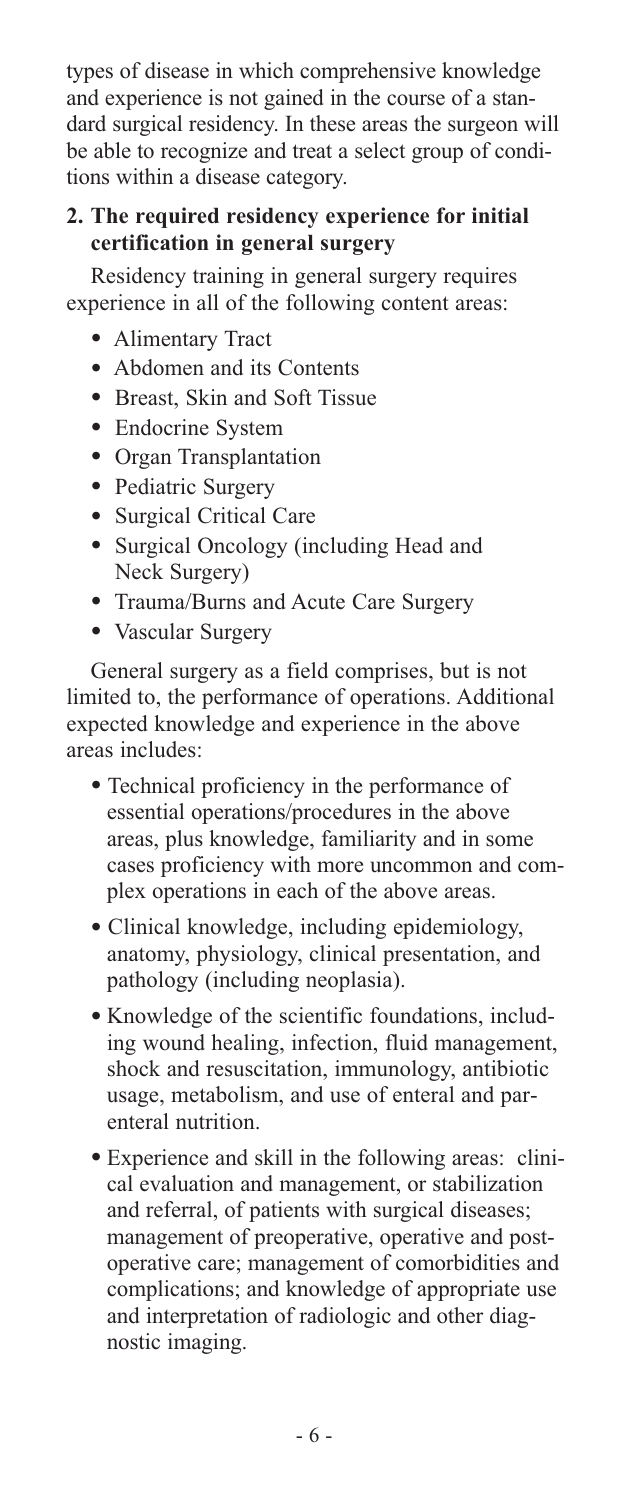- 3. The following disciplines have training programs related to, but separate from, general surgery. As the primary surgical practitioner in many circumstances, the certified general surgeon is required to be familiar with diseases and operative techniques in these areas. The certified general surgeon will have experience during training that will allow for diagnosis and management of a select group of conditions in these areas. **However, comprehensive knowledge and management of conditions in these areas generally requires additional training.**
	- Organ Transplantation
	- Pediatric Surgery
	- Thoracic surgery
	- Vascular Surgery
- 4. In addition, the certified general surgeon is expected to be able to recognize and provide early management and appropriate referral for urgent and emergent problems in the surgical fields of:
	- Gynecology
	- Urology
	- Neurosurgery
	- Orthopaedics and Hand Surgery
- 5. The certified general surgeon is also expected to have knowledge and skills in the management and team-based interdisciplinary care of the following specific patient groups:
	- Terminally ill patients, to include palliative care and management of pain, weight loss, and cachexia in patients with malignant and chronic conditions.
	- Morbidly obese patients, to include metabolic derangements, weight-loss surgery and the counseling of patients and families.
	- Geriatric surgical patients, to include operative and nonoperative care, management of co-morbid chronic diseases, and the counseling of patients and families.
	- Culturally diverse groups of patients.

# **E. Website Resources**

The ABS website, *[www.absurgery.org](http://www.absurgery.org)*, offers many resources for individuals interested in ABS certification. Potential applicants are encouraged to familiar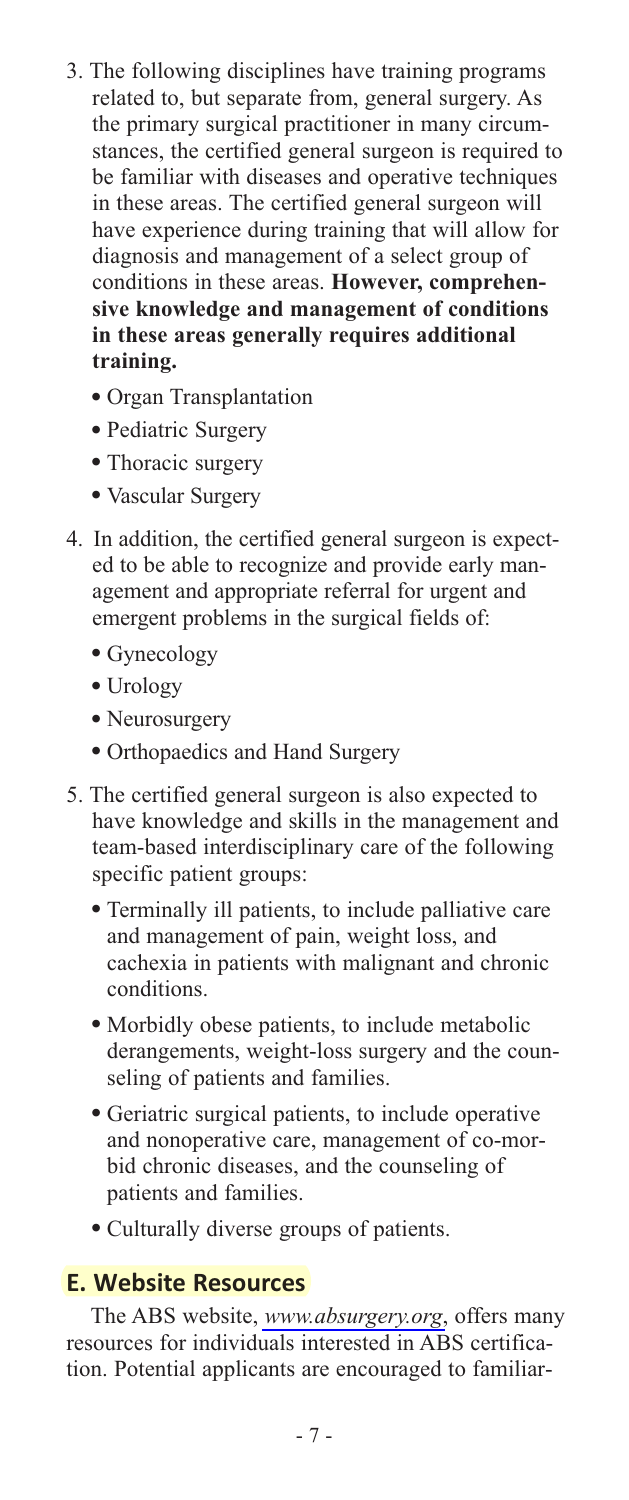ize themselves with the website. Applicants and candidates may use the website to update their personal information, submit an online application, check their application's status and view their recent examination history.

In addition, the following policies are posted on the website. They are reviewed regularly and supersede any previous versions.

- *Credit for Foreign Graduate Medical Education*
- *Ethics and Professionalism*
- *Examination of Persons with Disabilities*
- *Leave Policy*
- *Limitation on Number of Residency Programs*
- *Military Activation*
- *Privacy Policy*
- *Reconsideration and Appeals*
- *Regaining Admissibility to General Surgery Examinations*
- *Reporting of Status*
- *Representation of Certification Status*
- *Revocation of Certificates*
- *Substance Abuse*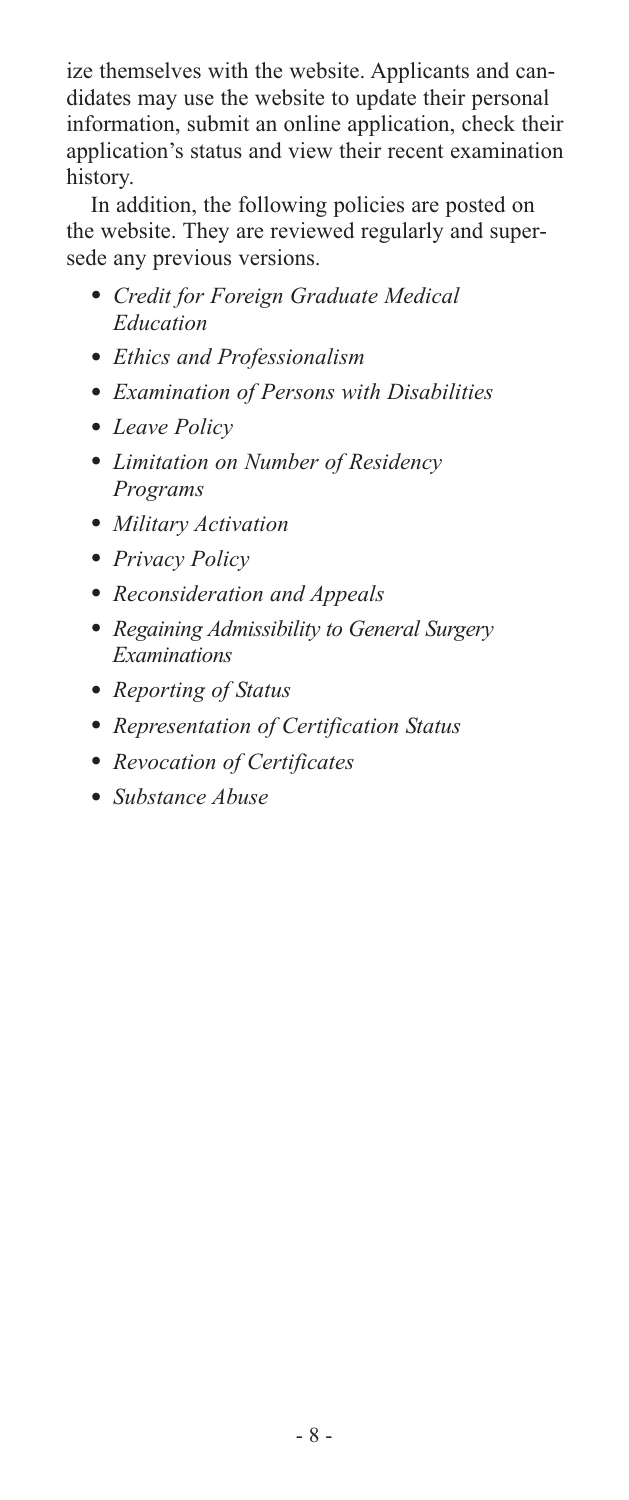# **II. REQUIREMENTS FOR CERTIFICATION**

# **A. General Requirements**

Applicants for certification in surgery must meet these general requirements:

- **Have demonstrated to the satisfaction of the program director** of an accredited graduate medical education program in general surgery that they have attained the level of qualifications required by the ABS. All phases of the graduate educational process must be completed in a manner satisfactory to the ABS.
- **Have an ethical, professional, and moral status** acceptable to the ABS.
- **Be actively engaged in the practice of general surgery** as indicated by holding admitting privileges to a surgical service in an accredited health care organization, or be currently engaged in pursuing additional graduate education in a component of surgery or other recognized surgical specialty. An exception to this requirement is active military duty.
- **Hold a currently registered full and unrestricted license to practice medicine** in the United States or Canada within six months after completion of general surgery residency. A full and unrestricted license is not required for the Qualifying Examination if it is taken within six months following completion of residency. However, if successful on the QE, candidates must have a full and unrestricted license to take the Certifying Examination regardless of when it is taken. Temporary, limited, educational or institutional medical licenses will not be accepted, even if the candidate is in a fellowship.

An applicant must immediately inform the ABS of any conditions or restrictions in force on any active medical license he or she holds in any state or province. When there is a restriction or condition in force on any of the applicant's medical licenses, the Credentials Committee of the ABS will determine whether the applicant satisfies the above licensure requirement.

# **B. Undergraduate Medical Education**

Applicants must have graduated from an accredited school of allopathic or osteopathic medicine in the United States or Canada. Graduates of schools of medicine in countries other than the United States or Canada must present evidence of certification by the Educational Commission for Foreign Medical Graduates (ECFMG). *(See also II-G-2. Credit for Foreign Graduate Education.)*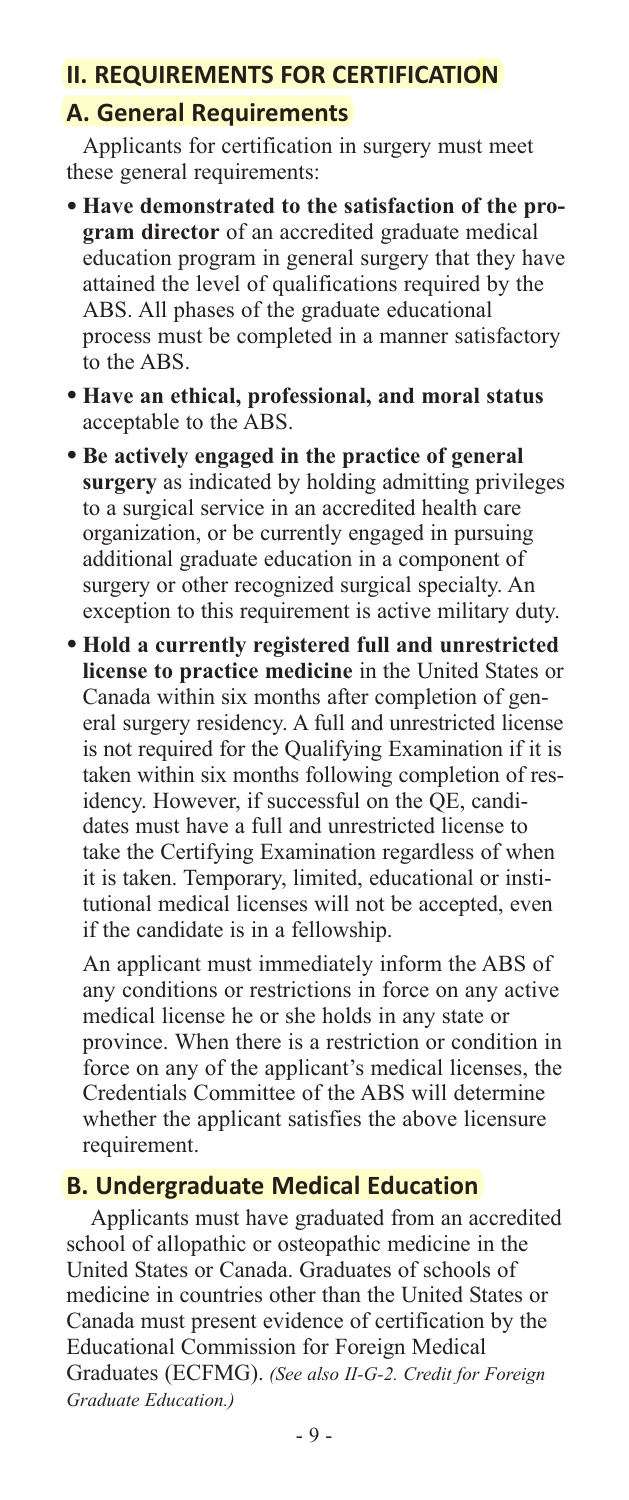# **C. Graduate Surgical Education**

#### **1. General Information**

The purpose of graduate education in surgery is to provide the opportunity to acquire a broad understanding of human biology as it relates to disorders of a surgical nature, and the technical knowledge and skills appropriate to be applied by a specialist in surgery. This goal can best be attained by means of a progressively graded curriculum of study and clinical experience under the guidance and supervision of senior surgeons, which provides progression through succeeding stages of responsibility for patient care up to the final stage of complete management. Major operative experience and independent decision making at the final stage of the program are essential components of surgical education. The ABS will not accept into the certification process anyone who has not had such an experience in the specialty of surgery, as previously defined in section I-D, regardless of the number of years spent in educational programs.

The graduate educational requirements set forth on these pages are considered to be the minimal requirements of the ABS and should not be interpreted to be restrictive in nature. The time required for the total educational process should be sufficient to provide adequate clinical experience for the development of sound surgical judgment and adequate technical skill. These requirements do not preclude additional desirable educational experience, and program directors are encouraged to retain residents in a program as long as is required to achieve the necessary level of qualifications.

The integration of basic sciences with clinical experience is considered to be superior to formal courses in such subjects. Accordingly, while recognizing the value of formal courses in the study of surgery and the basic sciences at approved graduate schools of medicine, the ABS will not accept such courses in lieu of any part of the required clinical years of surgical education.

The ABS may at its discretion require that a member of the ABS or a designated diplomate observe and report upon the clinical performance of an applicant before establishing admissibility to examination, or before awarding or renewing certification.

While residency programs may develop their own vacation, illness and leave policies for residents, one year of approved residency toward ABS requirements must be 52 weeks in duration and include at least 48 weeks of full-time surgical experience. All vacation and leave time must be accurately reported on the application for certification.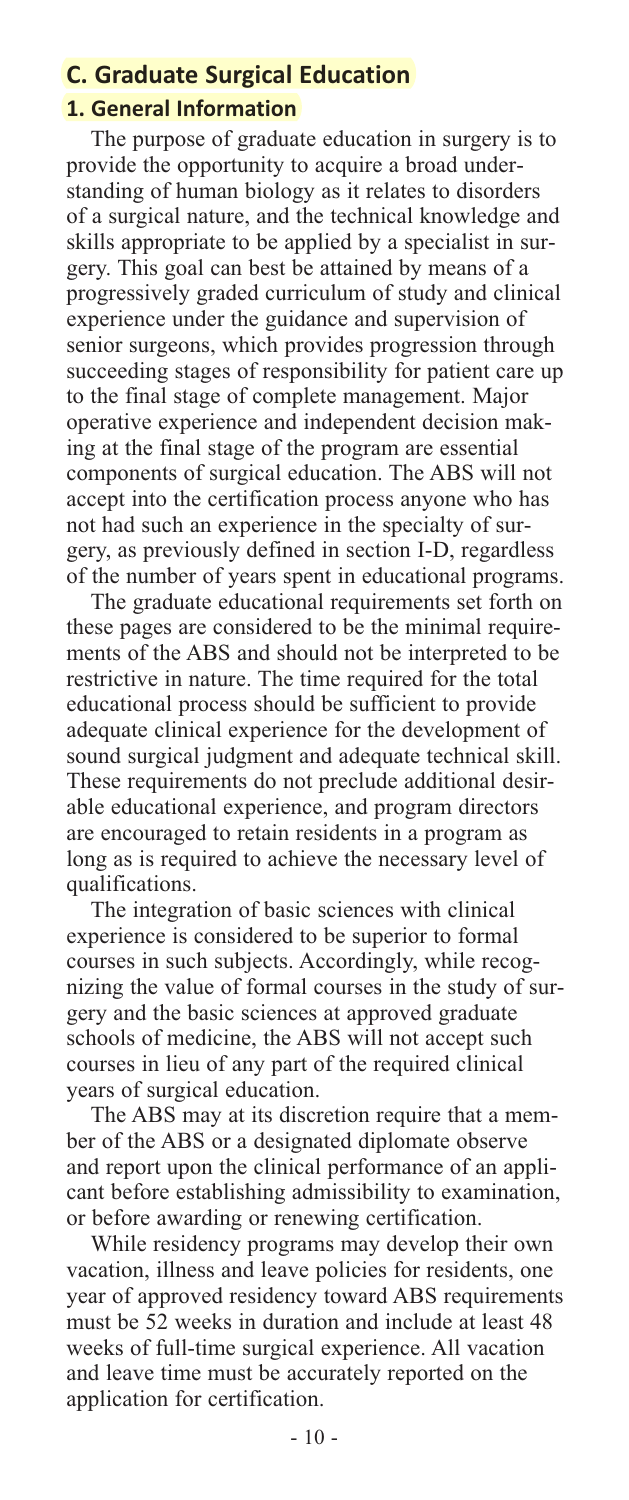# **2. Specific Requirements**

To be accepted into the certification process, applicants must have completed the following:

• **A minimum of five years of** *progressive* **residency education** satisfactorily following graduation from medical school in a program in general surgery accredited by the Accreditation Council for Graduate Medical Education (ACGME) or Royal College of Physicians and Surgeons of Canada (RCPSC).

Repetition of one clinical level may not replace another year in the sequence of training, e.g., completing two years at the PGY-2 level does not permit promotion to PGY-4; a categorical PGY-3 year must be completed.

Individuals must apply for certification within three years of completing such a program to retain their admissibility to the certification process. A list of U.S. programs accredited by the ACGME may be found at *[www.acgme.org](http://www.acgme.org)*.

• **All phases of graduate education in general surgery in an accredited general surgery program.** Experience obtained in accredited programs in other recognized specialties, although containing some exposure to surgery, is not acceptable.

In addition, a flexible or transitional first year will not be credited toward PGY-1 training unless it is accomplished in an institution with an accredited program in surgery and at least six months of the year is spent in surgical disciplines.

• **Sixty months of residency training at no more than three residency programs**. This limit applies regardless of whether an applicant completed clinical years as a non-designated preliminary or categorical resident. Individuals who completed their training at more than three programs will be required to repeat one or more years of training to comply with this limit.

For applicants who trained at more than one program, documentation of satisfactory completion of years in prior programs from the appropriate program directors must be submitted. When credit is granted for prior training outside the U.S. or Canada, it will be counted as one institution.

• **No fewer than 48 weeks of full-time experience in each residency year**. This is required regardless of the amount of operative experience obtained.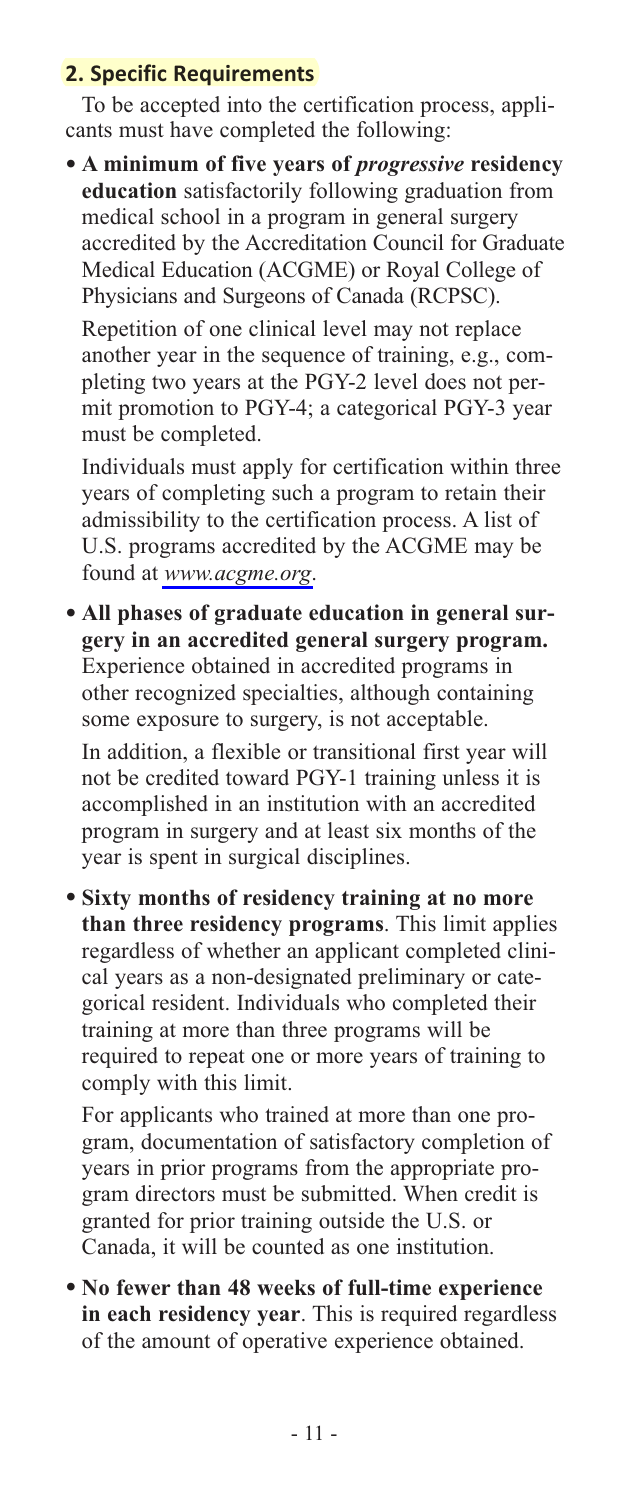- **At least 54 months of clinical surgical experience with progressively increasing levels of responsibility** over the five years in an accredited surgery program, including **no fewer than 42 months devoted to the content areas of general surgery** as previously defined in section I-D.
- **The programs** *Advanced Cardiovascular Life Support (ACLS)***,** *Advanced Trauma Life Support® (ATLS®)* **and** *Fundamentals of Laparoscopic Surgery (FLS)***.** Applicants are not required to be currently certified in these programs; they must only provide documentation of prior successful completion.
- **No more than six months during junior years assigned to non-clinical or non-surgical disciplines** that are supportive of the needs of the individual resident and appropriate to the overall goals of the general surgery training program. Experience in surgical pathology and endoscopy is considered to be clinical surgery, but obstetrics and ophthalmology are not. No more than a total of 12 months during junior years may be allocated to any one surgical specialty other than general surgery.
- **The entire chief resident experience in either the content areas of general surgery, as defined in section I-D, or thoracic surgery**, with no more than four months devoted to any one component. All resident rotations at the PGY-4 and PGY-5 levels should involve substantive major operative experience and independent decision making.
- **Acting in the capacity of chief resident in general surgery for a 12-month period**, with the majority of the 12 months served in the final year. The term "chief resident" indicates that a resident has assumed ultimate clinical responsibility for patient care under the supervision of the teaching staff and is the most senior resident involved with the direct care of the patient. A portion of the chief residency may be served in the next to the last year, provided it is no earlier than the fourth clinical year and has been approved by the Residency Review Committee for Surgery (RRC-Surgery) followed by notification to the ABS. *(Special requirements apply to early specialization in vascular surgery and thoracic surgery; see [www.absurgery.org.](http://www.absurgery.org))*
- **The final two residency years in the same program**, unless prior approval for a different arrangement has been granted by the ABS.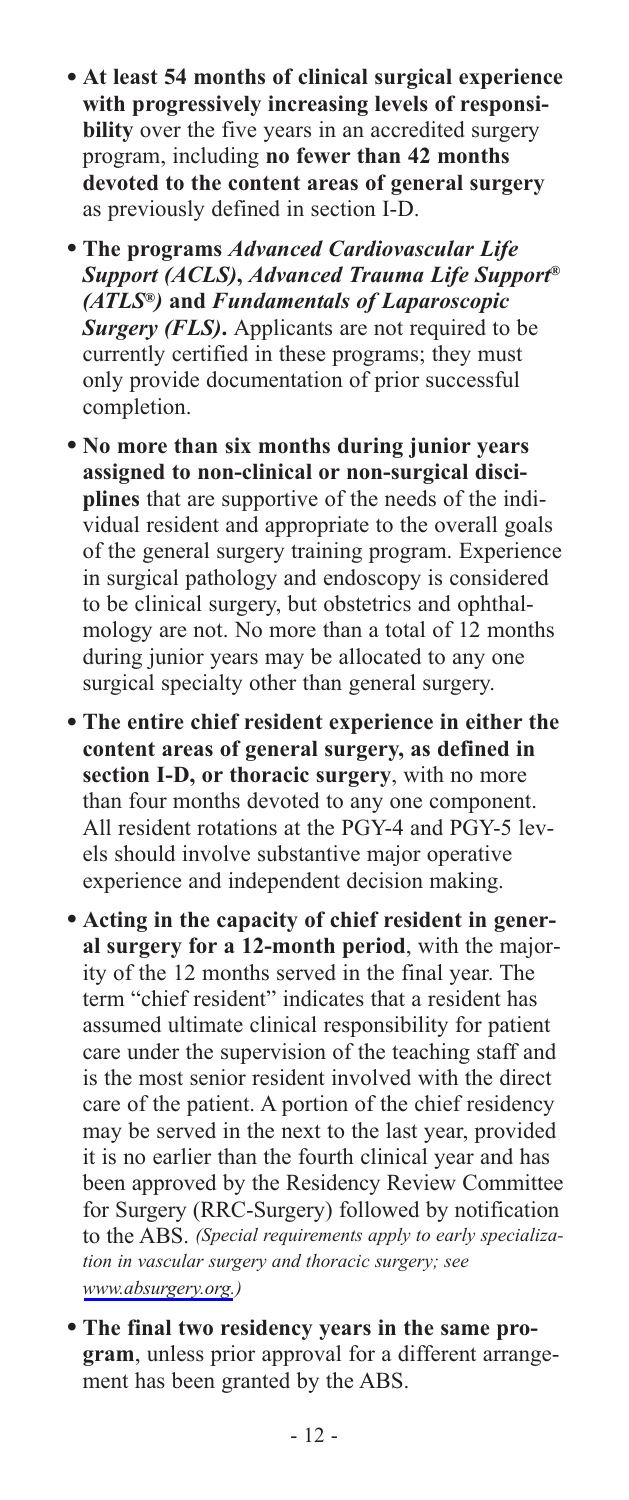# **D. Operative Experience**

Applicants for examination must have been the operating surgeon for a minimum of **750 operative procedures in five years,** including at least **150 operative procedures in the chief resident year**. The procedures must include operative experience in each of the content areas listed in the definition of general surgery set forth in section I-D.

**A minimum of 25 cases is required in the area of surgical critical care patient management**, with at least one case in each of the area's seven categories.

Applicants must submit a report that tabulates their operative experience during residency, including the number of patients with multiple organ trauma where a major general surgical operation was not required. Applicants must also indicate their level of responsibility (e.g., surgeon chief year, surgeon junior years, teaching assistant, first assistant) for the procedures listed.

Applicants may claim credit as "surgeon chief year" or "surgeon junior years" only when they have actively participated in making or confirming the diagnosis, selecting the appropriate operative plan, and administering preoperative and postoperative care. Additionally, they must have personally performed either the entire operative procedure or the critical parts thereof and participated in postoperative follow-up. All of the above must be accomplished under appropriate supervision.

When previous personal operative experience justifies a teaching role, residents may act as teaching assistants and list such cases during the fourth and fifth year only. Applicants may claim credit as teaching assistant only when they have been present and scrubbed and acted as assistant to guide a more junior trainee through the procedure. **Applicants may count up to 50 cases as teaching assistant toward the 750 operative case total; however these cases may not count toward the 150 chief year cases**. Applicants may not claim credit both as surgeon (surgeon chief or surgeon junior) **and** teaching assistant.

# **E. Leave Policy**

#### **1. Leave During a Standard Five-Year Residency**

For documented medical problems or maternity leave, the ABS will accept 46 weeks of training in **one** of the first three years of residency and 46 weeks of training in **one** of the last two years, for a total of 142 weeks in the first three years and 94 weeks in the last two years. Unused vacation or leave time cannot be applied to reduce the amount of full-time experi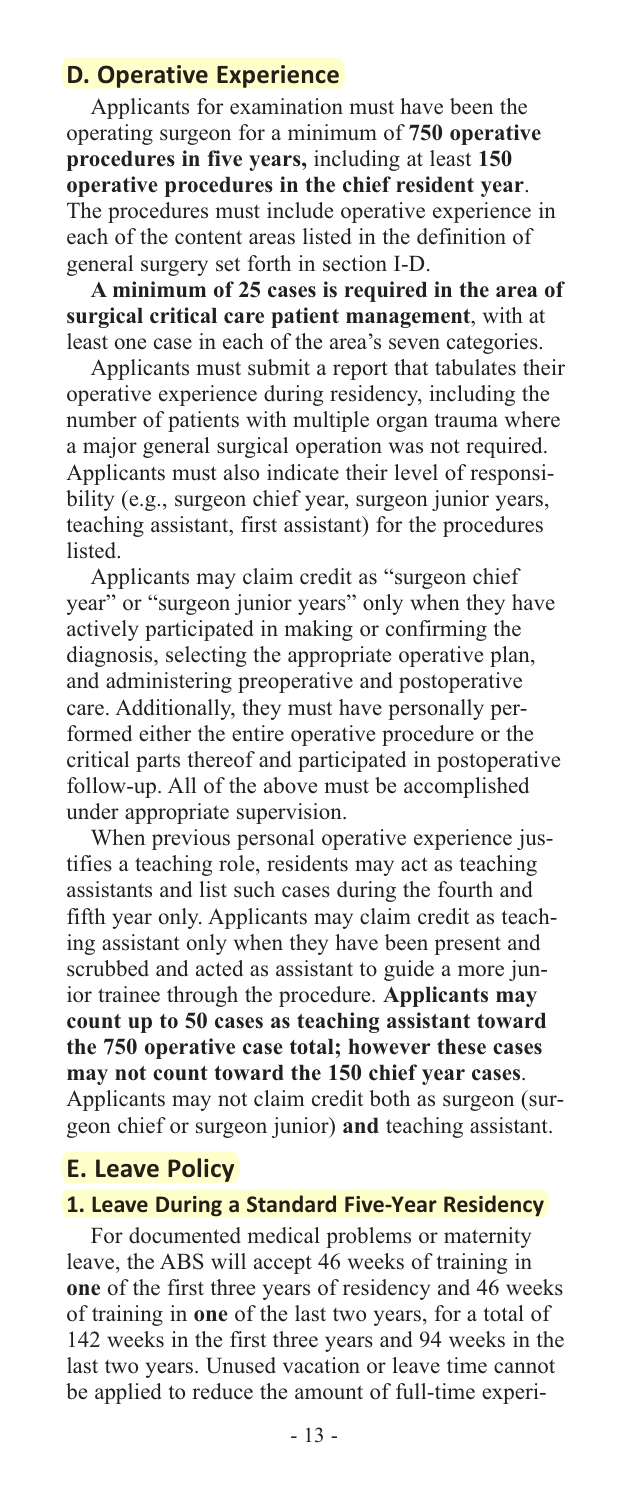ence required per year without written permission from the ABS. Such requests may only be made by the program director.

#### **2. Six-Year Option**

If permitted by the residency program, the five clinical years of residency training may be completed over six academic years. All training must be completed at a single program with advance approval from the ABS. Forty-eight weeks of training are required in each clinical year and all individual rotations must be full-time. The first 12 months of clinical training would be counted as PGY-1, the second 12 months as PGY-2, and so forth. No block of clinical training may be shorter than one month (four weeks).

Under this option, a resident may take up to 12 months off during training, excluding the chief year. The resident would first work with his or her program to determine an appropriate leave period or schedule. The program would then request approval for this plan from the ABS. The chief year of residency must be completed in 12 consecutive months of training with the usual vacation/time off requirements.

Use of the six-year option is solely at the program's discretion, and contingent on advance approval from the ABS. The option may be used for any purpose approved by the residency program, including but not limited to family issues, visa issues, medical problems, maternity leave, external commitments, volunteerism, pursuit of outside interests, educational opportunities, etc.

# **F. Ethics and Professionalism**

The ABS believes that certification in surgery carries an obligation for ethical behavior and professionalism in all conduct. The exhibition of unethical behavior or a lack of professionalism by an applicant or diplomate may prevent the certification of an applicant or may result in the suspension or revocation of certification. All such determinations shall be at the sole discretion of the ABS.

Unethical and unprofessional behavior is denoted by any dishonest behavior, including cheating; lying; falsifying information; misrepresenting one's educational background, certification status and/or professional experience; and failure to report misconduct. The American Board of Surgery has adopted a "zero tolerance" policy toward these behaviors, and individuals caught exhibiting such behaviors risk being permanently barred from certification, reported to state medical boards, and/or legally prosecuted. *(See also III-D-2. Examination Irregularities.)*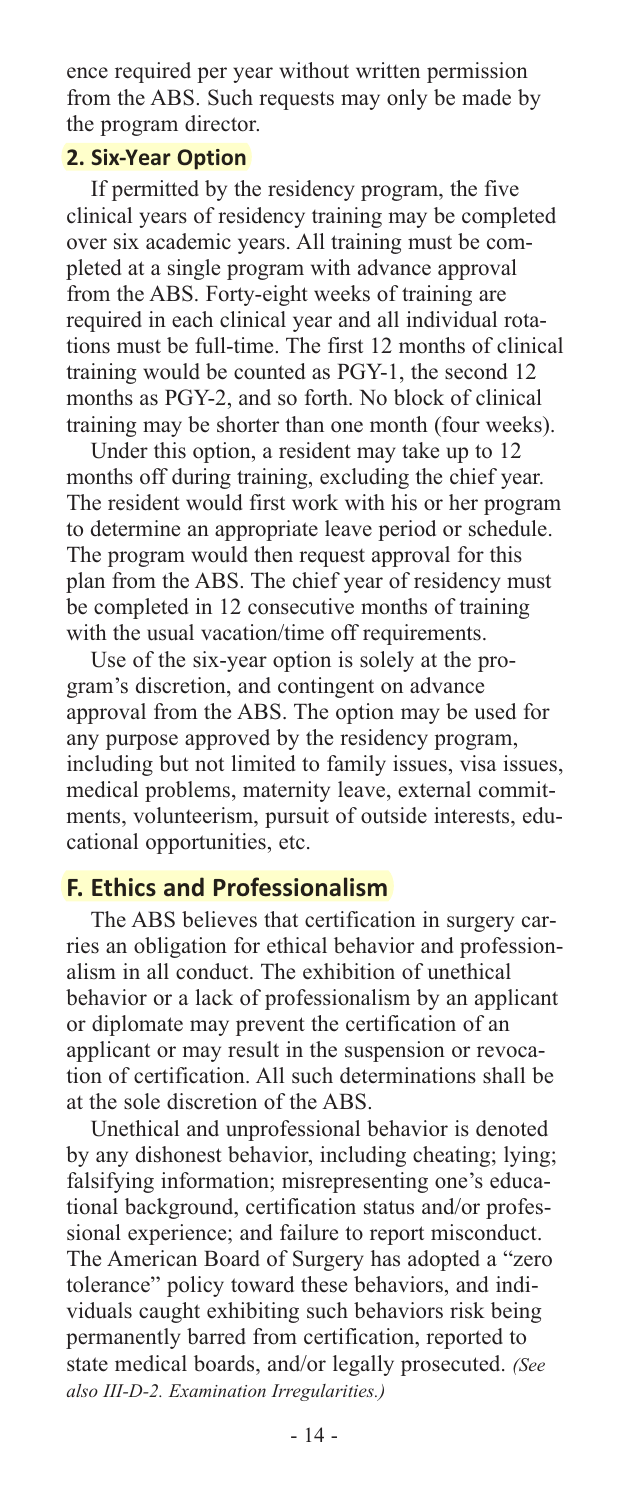# **G. Additional Considerations**

# **1. Military Service**

Credit will not be granted toward the requirements of the ABS for service in the U.S. Armed Forces, the U.S. Public Health Service, the National Institutes of Health or other governmental agencies unless the service was as a duly appointed resident in an accredited program in surgery.

# **2. Credit for Foreign Graduate Education**

The ABS does not grant credit directly to residents for surgical education outside the U.S. or Canada. The ABS will consider granting partial credit for foreign graduate medical education to a resident in a U.S. general surgery residency program accredited by the ACGME, but **only upon request of the program director**. Preliminary evaluations will not be provided before enrollment in a residency program, either to a resident or program director.

**All requests for credit and related inquiries must come from the program director** and must be sent in writing **by letter**, not e-mail. Program directors will be notified of credit decisions by letter from the ABS executive director.

The program director is the primary judge of the resident's proficiency level and should make the request for credit only after having observed the individual as a junior resident for approximately nine months to ascertain that clinical performance is consistent with the level of credit to be requested. Requests for credit from the program director must be accompanied by documentation of the following:

- Satisfactory completion of foreign medical school and foreign residency training
- Specialty certification in the foreign venue, if achieved
- Chronological listing of former foreign and U.S. practice after specialty training
- Chronological listing of all U.S. training, with specific description of accreditation status of training program and whether or not resident occupied an accredited or supernumerary (above accredited limit) position in program
- Attestation by program director of satisfactory completion of all U.S. or Canadian surgical resident training years for which credit is sought
- All scores on the ABS In-Training Examination (ABSITE)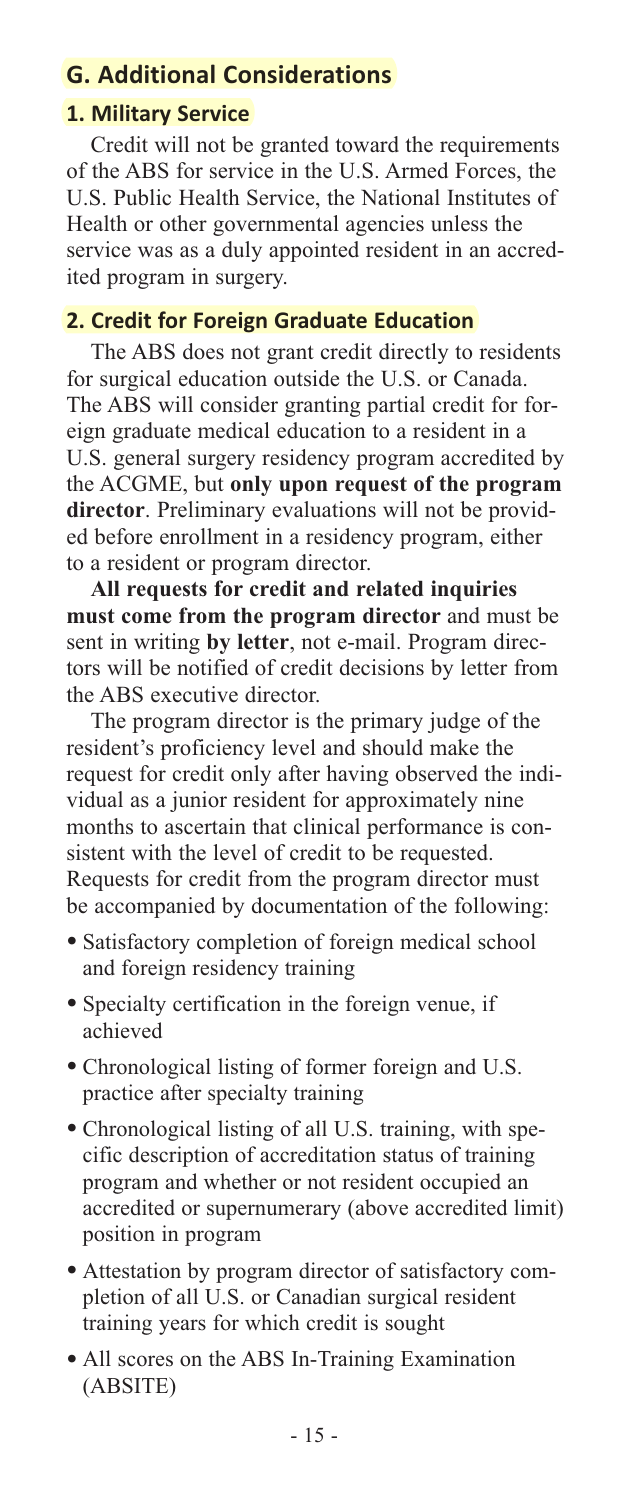**Residents must take the ABSITE before any credit may be requested**. The resident's scores on the ABSITE should be consonant with the level of credit requested.

Program directors who wish to advance residents to senior or chief levels (PGY-4 or PGY-5) must have obtained ABS approval prior to beginning the PGY-4 year; otherwise senior level credit for these years will be denied. Requests for credit should only be submitted once all required documentation is available.

Credit for foreign training may be granted in lieu of the first or second clinical years of residency, and rarely the third. Credit is never given for the fourth or fifth clinical years, which must be completed satisfactorily in an accredited U.S. program. If a resident is felt to be a candidate for credit, he or she should normally begin residency at the PGY-2 or PGY-3 level so that the appropriate level of clinical skills can be assessed.

Typically one year of credit will be granted for three or more years of foreign training. Two years of credit will be granted for full surgical training plus board certification or its equivalent in the foreign venue, if the training is similar in length and in the breadth of experience obtained. **The granting of credit is not guaranteed**. If the resident moves to another program, the credit is **not transferable** and must be requested by the resident's new program director after a new period of evaluation.

#### **Canadian Residents**

Applicants who trained in Canada must have completed all of the requirements in a Canadian surgery program accredited by the RCPSC or in combination with a U.S. surgery program accredited by the ACGME. No credit for surgical education outside the U.S. and Canada will be granted to applicants who complete a Canadian program. Applicants from Canadian programs must comply with ABS requirements for certification.

*(See the Credit for Foreign Graduate Medical Education policy available at [www.absurgery.org](http://home.absurgery.org/default.jsp?policycredforeign) for further details.)*

#### **3. Information for Program Directors**

When making advancement determinations, program directors are cautioned against appointing residents to advanced levels without first ensuring that their previous training is in accordance with ABS certification requirements. Program directors should contact the ABS prior to making a promotion decision if there is any question of a resident's completed training not meeting ABS requirements.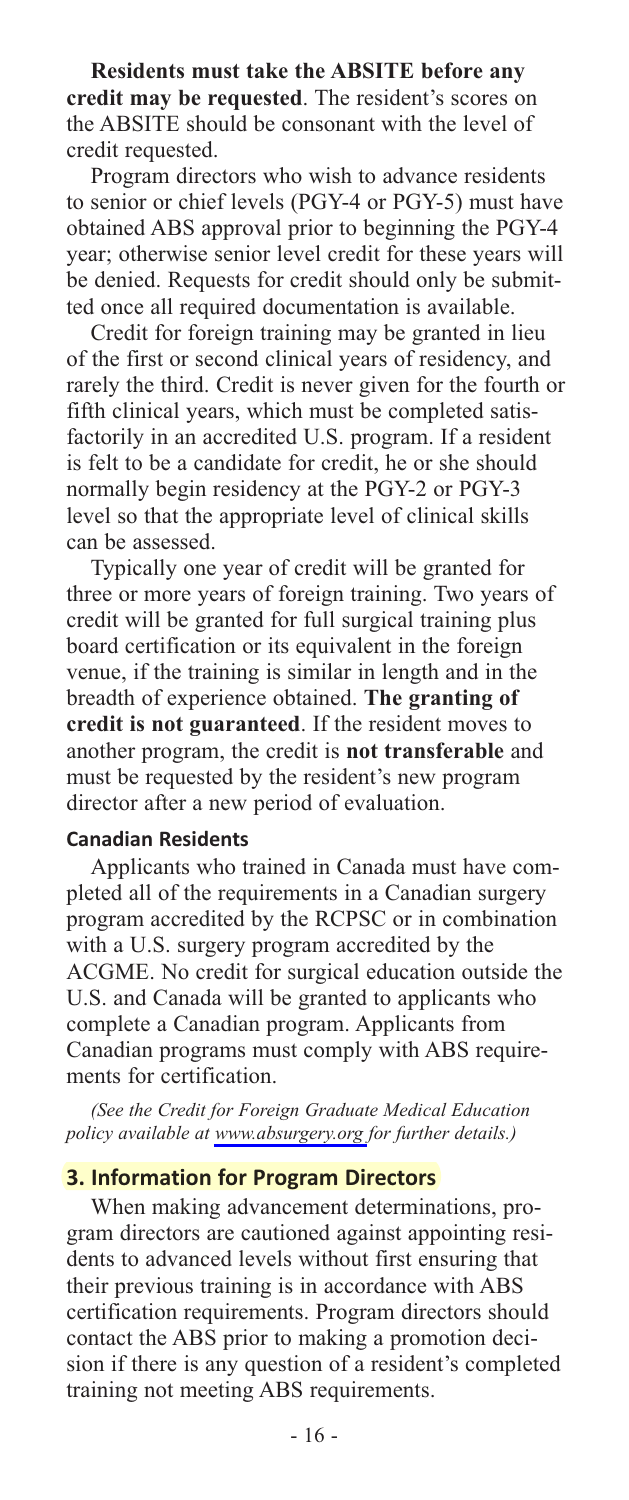At the end of each academic year, the ABS requires that program directors verify the satisfactory completion of the preceding year of training for each resident in their program, using the resident roster information submitted to the ABS. For residents who have transferred into their program, program directors must obtain written verification of satisfactory completion for all prior years of graduate medical education. Upon application for certification, residents who have transferred programs must provide this verification to the ABS.

In addition to its own requirements, the ABS also adheres to ACGME program requirements for residency training in general surgery. These include that program directors must obtain the approval of the RRC-Surgery in the following situations: (1) for resident assignment of six months or more at a participating non-integrated site; or (2) if chief resident rotations are carried out prior to the last 12 months of residency training. Documentation of such approval or prior ABS approval should accompany the individual's application.

As the RRC-Surgery does not review the adequacy of surgical education outside the United States, the ABS will not normally accept any rotations outside the U.S. or Canada toward its requirements. If program directors wish to credit training abroad toward ABS requirements, they must fully justify the reasons for it and receive ABS approval for such training in advance.

#### **4. Reconsideration and Appeals**

The ABS may deny or grant an applicant or candidate the privilege of examination whenever the facts in the case are deemed by the ABS to so warrant.

Applicants and candidates may request reconsideration and appeal as outlined in the ABS' published policy. A copy of the *Reconsideration and Appeals* policy is available from the ABS office or website, *[www.absurgery.org](http://home.absurgery.org/default.jsp?policyappeals)*. A request for reconsideration, the first step, must be made in writing to the ABS office within 90 days of receipt of notice of the action in question.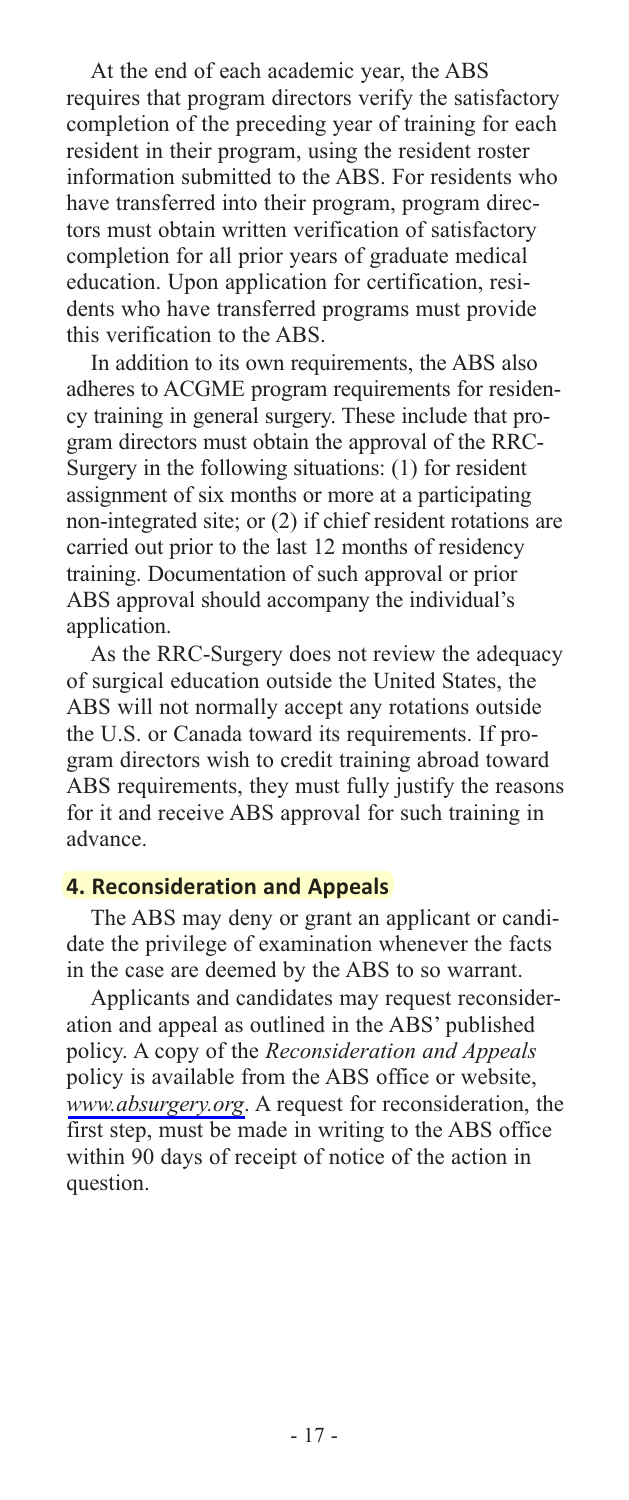# **III. EXAMINATIONS IN SURGERY**

All ABS examinations are developed by committees consisting of ABS directors and experienced diplomates nominated by directors to serve as examination consultants. All are required to hold current, time-limited certificates. Neither directors nor consultants receive any remuneration for their services. All ABS examinations are protected by federal copyright *(see III-D-2. Examination Irregularities).*

# **A. The In-Training Examination**

The ABS offers annually to U.S. residency programs the In-Training Examination, a multiple-choice examination designed to measure the progress attained by residents in their knowledge of the basic sciences and the management of clinical problems related to surgery. It is offered in two versions: a junior-level version for PGY 1-2 with an emphasis on basic science, diagnosis and evaluation; and a seniorlevel version for PGY 3-5 focusing primarily on clinical management. As of 2011, the exam is administered to all programs in an online format.

The ABSITE is solely meant to be used by program directors as an evaluation instrument in assessing residents' progress and results of the examination are released to program directors only. The ABS will not release score reports to residents. The examination is not available to residents on an individual basis and is not required by the ABS as part of the certification process.

The ABS reserves the right to withhold participation in the examination by an institution where in prior years there were cases of improper use, unacceptable test administration, or irregular behavior by residents taking the examination.

#### **B. The Qualifying Examination**

#### **1. General Information**

The Qualifying Examination is an eight-hour, computer-based examination offered once annually. The examination consists of multiple-choice questions designed to evaluate a candidate's knowledge of general surgical principles and the basic sciences applicable to surgery. Information regarding exam dates and fees, as well as an exam content outline, is available at *[www.absurgery.org](http://www.absurgery.org)*.

Examination results are mailed and posted on the website approximately two to three weeks after the examination. Examinees' results are also reported to the director of the program in which they completed their final year of residency.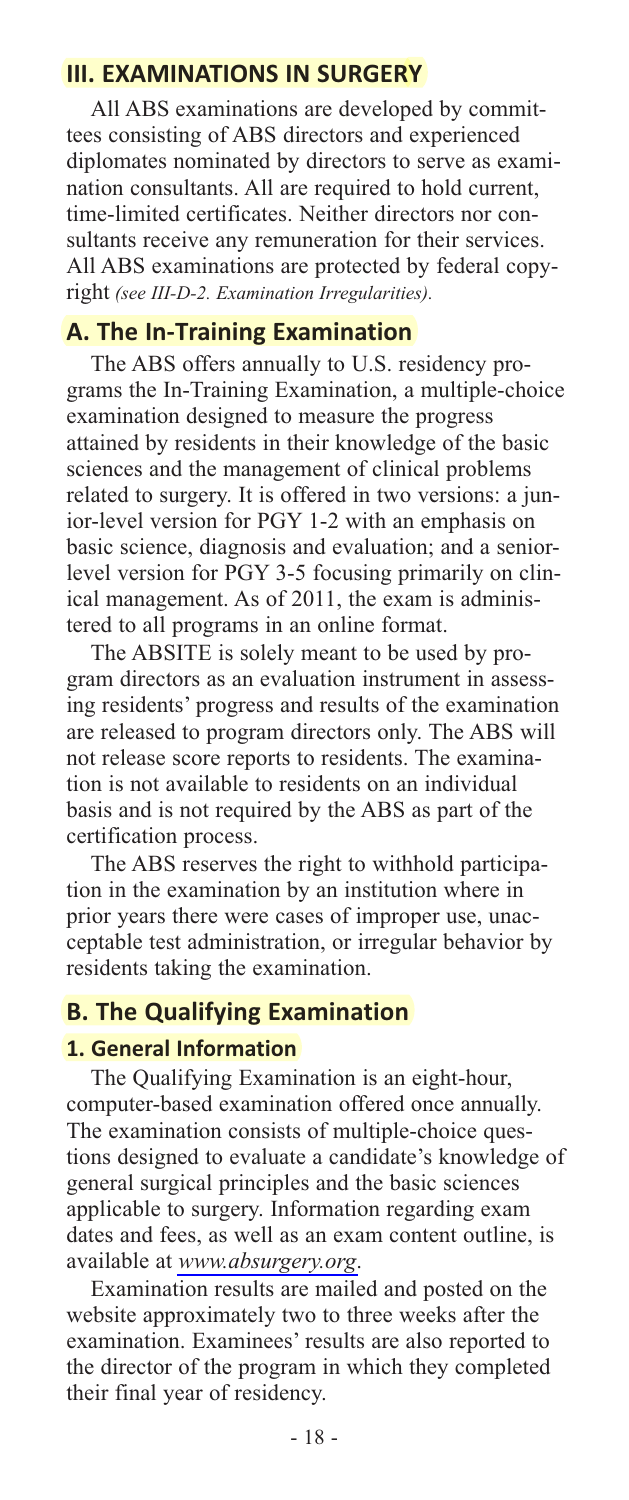# **2. Application Process**

Individuals who believe they meet the requirements for certification in surgery may apply to the ABS for admission to the certification process. All training must be completed by July 1 for the applicant to be eligible for that year's Qualifying Examination. Application requirements and the online application process are available from the ABS website, *[www.absurgery.org](http://home.absurgery.org/default.jsp?app_gqe_inst)*.

The individual who served as the applicant's program director during residency must certify that all information supplied by the applicant is accurate.

#### **An application will not be approved unless:**

- Every rotation completed during residency training is listed separately and consecutively.
- All vacation and leave time is reported accurately.
- Documentation of completion of ACLS, ATLS and FLS is provided.
- Cases are listed for patient care/non-operative trauma, in addition to the 25 cases required in surgical critical care patient management.
- For applicants who trained in more than one program, documentation of satisfactory completion for all years in each program is provided.
- For international medical graduates, a copy of their ECFMG certificate is provided.

Applicants should keep a copy of all submitted information as the ABS will not furnish copies. Applicants are also strongly advised to maintain a current mailing address with the ABS during the application process to avoid unnecessary delays.

Note that the acceptability of an applicant does not depend solely upon completion of an approved program of education, but also upon information received by the ABS regarding professional maturity, surgical judgment, technical capabilities and ethical standing.

#### **3. Admissibility**

An applicant will be considered admissible to the Qualifying Examination only when all requirements of the ABS currently in force at the time of application have been satisfactorily fulfilled, including acceptable operative experience and the attestation of the program director regarding the applicant's surgical skills and ethics and professionalism.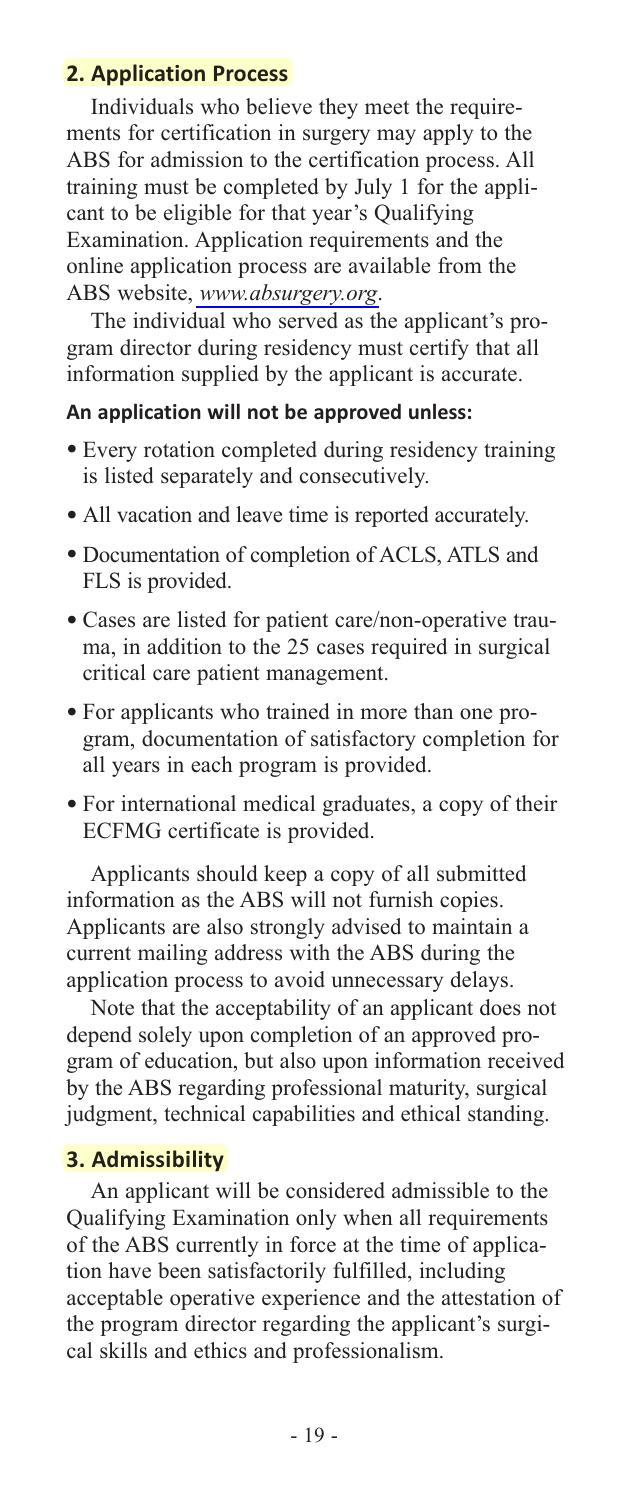#### **In addition:**

- Applicants who desire certification **must apply for certification within three academic years** after completion of residency.
- Once an application is approved, the applicant **must take the Qualifying Examination for the** first time in the year of application approval or the year following.

Applicants who exceed either of the above time limits will lose admissibility to the ABS certification process and must fulfill a readmissibility pathway if they still wish to seek certification.

#### **4. Examination Opportunities**

Once an application is approved, the applicant has a maximum of **five opportunities within a five-year period** to pass the QE; if unsuccessful, a new application is not required during this period. If the applicant chooses not to take the examination in a given year, this is considered a lost opportunity as **the five-year limit is absolute**. Applicants who fail to pass within the five-year period may regain admissibility through the readmissibility pathways described below.

#### **5. Readmissibility**

Individuals who are no longer admissible to the ABS certification process may regain admissibility through the following pathways.

#### **Standard Pathway**

The individual must complete an additional year (12 months) of structured education in surgery in an ACGME-accredited general surgery residency program, in which the program director has agreed to provide the applicant with structured teaching that meets ABS guidelines. The structured educational program must be submitted to the ABS in advance for approval and must be a full-time activity. The program director is required to submit quarterly summaries to the ABS of the applicant's progress. Upon completion of the year, the program director must provide written attestation that the individual has successfully completed all requirements. He or she must then complete an application for readmissibility and provide documentation of a current full and unrestricted medical license.

# **Alternative Pathway**

The individual may pursue an alternative educational pathway to acquire and demonstrate adequate surgical knowledge, which may be accomplished at a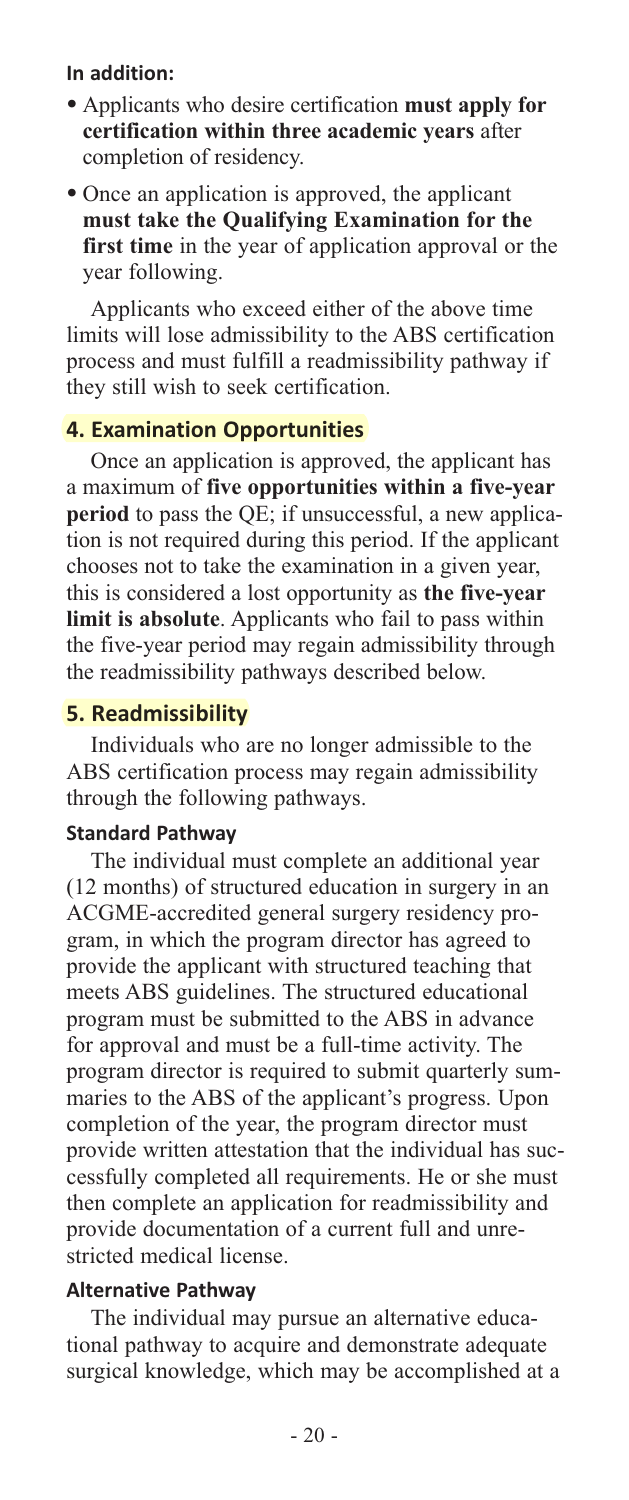pace determined by the applicant. The initial readmissibility application requires evidence of continuing medical education activity, completion of the American College of Surgeons' Surgical Education and Self-Assessment Program (SESAP), reference letters and an operative experience report. Upon approval of the application, the applicant must take and pass two secure examinations: one derived from the ABSITE and another derived from the two latest versions of SESAP. Please refer to *Regaining Admissibility to General Surgery Examinations* at *[www.absurgery.org](http://home.absurgery.org/default.jsp?policyreadmisall)* for complete details.

Upon successful completion of either of the above pathways, the individual will again be admissible to the QE for five opportunities within five years. If the individual is not successful in satisfactorily completing a readmissibility pathway or passing the QE during the readmissibility period, he or she must reenter formal residency training for PGY-4 and PGY-5 level training in a surgery program accredited by the ACGME or RCPSC to regain admissibility to a third five-year period.

#### **Time Limitations**

If an individual has not actively pursued admissibility or readmissibility to the certification process within 10 years after completion of residency, he or she will be required to reenter formal residency training for PGY-4 and PGY-5 level training in a surgery program accredited by the ACGME or RCPSC to regain admissibility to the certification process.

#### **C. The Certifying Examination**

#### **1. General Information**

The Certifying Examination is an oral examination consisting of three 30-minute sessions conducted by teams of two examiners that evaluates a candidate's clinical skills in organizing the diagnostic evaluation of common surgical problems and determining appropriate therapy. The examination focuses on the application of basic knowledge to clinical problems; evaluation of surgical judgment and decision making; management of complex complications; and assessment of technical knowledge.

The CE is administered several times a year in various major U.S. cities. The examinations are conducted by ABS directors and by associate examiners who are experienced ABS diplomates in the local or regional medical community. All examiners are active in the practice of surgery and hold current,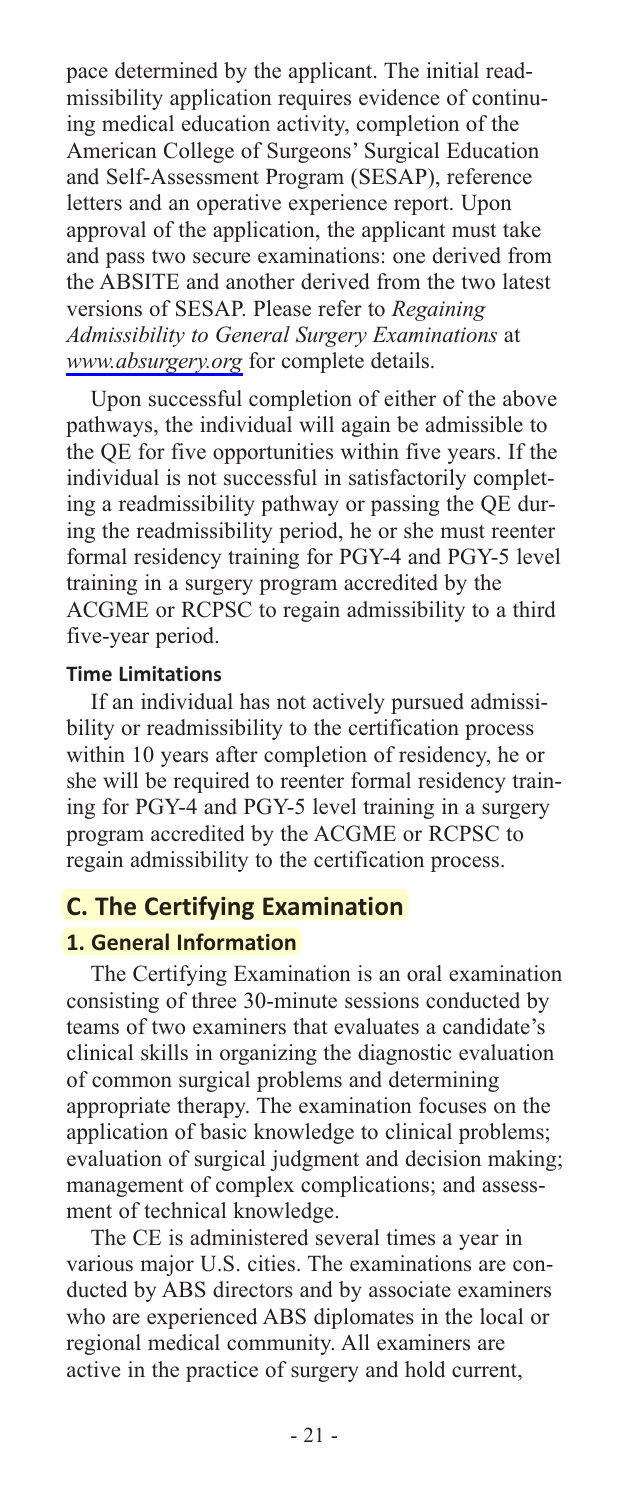time-limited certificates. The ABS makes every effort to avoid conflicts of interest between candidates and their examiners.

Please refer to *[www.absurgery.org](http://www.absurgery.org)* for further information about the CE, including exam dates and fees. Examination results are generally posted on the ABS website and mailed the day after the final day of examination. Examinees' results are also reported to the director of the program in which they completed their final year of residency.

#### **2. Admissibility**

To be admissible to the CE, a candidate must have successfully completed the Qualifying Examination and hold a **full and unrestricted license** to practice medicine in the United States or Canada and provide evidence of this to the ABS office. The license must be valid through the date of the examination.

**Temporary, limited, educational or institutional medical licenses will not be accepted, even if a candidate is currently in a fellowship.**

#### **3. Examination Opportunities**

Upon successful completion of the Qualifying Examination, candidates are offered **five opportunities within a five-year period** to pass the Certifying Examination. **Both of these limits are absolute**; exceptions will only be made for active duty military service outside the United States.

Candidates may take the CE **no more than twice in an academic year**. If a specific CE site has limited availability, priority for assignment to that site will be given to candidates who have yet to take a CE in that academic year.

Candidates for certification are encouraged not to unduly delay taking the CE, as such delays may adversely affect performance. Candidates are discouraged from taking the CE more than once in an academic year as the examination evaluates a candidate's clinical knowledge and judgment, which in general do not significantly improve over the course of only a few months.

Candidates who are not successful in the five opportunities taken during the five-year period must fulfill a readmissibility pathway if they still wish to seek certification. This process may begin as soon as the five opportunities are exhausted by the candidate.

#### **4. Readmissibility**

Individuals may regain admissibility to the CE by the pathways described on the next page.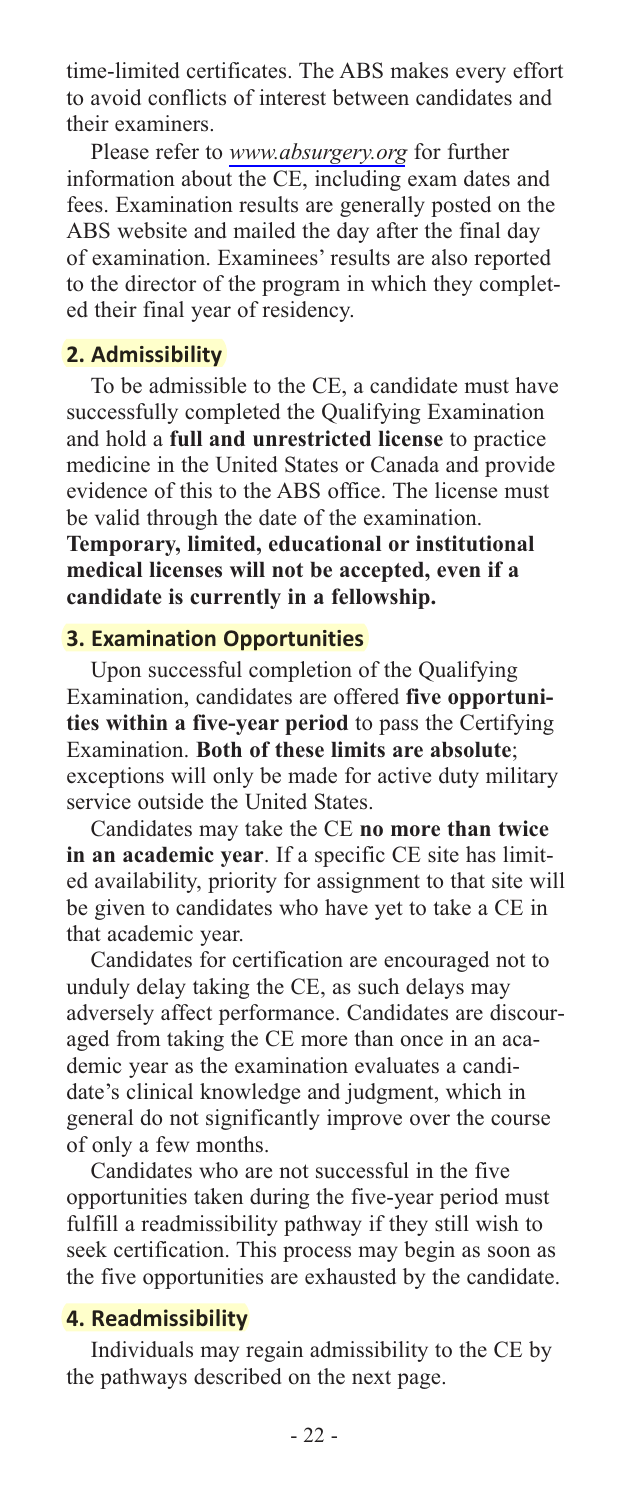#### **Standard Pathway**

The individual must complete an additional year (12 months) of structured education in surgery in an ACGME-approved surgical residency program, in which the program director has agreed to provide the applicant with structured teaching that meets ABS guidelines. The structured educational program must be submitted to the ABS in advance for approval and must be a full-time activity. The program director is required to submit quarterly summaries to the ABS of the applicant's progress. Upon completion of the year, the program director must provide written attestation that the individual has successfully completed all requirements.

#### **Alternative Pathway**

The individual may pursue an alternative educational pathway to acquire and demonstrate adequate surgical knowledge, which may be accomplished at a pace determined by the applicant. The initial readmissibility application requires evidence of continuing medical education activity, completion of SESAP, reference letters and an operative experience report. Upon approval of the application, the applicant must take and pass three secure examinations: one derived from the ABSITE; another derived the two latest versions of SESAP; and the General Surgery Qualifying Examination. Please refer to *Regaining Admissibility to General Surgery Examinations* at *[www.absurgery.org](http://home.absurgery.org/default.jsp?policyreadmisallce)* for complete details.

Upon successful completion of either of the above pathways, the individual will again be admissible to the CE for five opportunities within five years. If the individual is not successful in satisfactorily completing a readmissibility pathway or achieving certification during the readmissibility period, he or she must reenter formal residency training for PGY-4 and PGY-5 level training in a surgery program accredited by the ACGME or RCPSC to regain admissibility to a third five-year period.

# **D. Special Circumstances**

#### **1. Persons with Disabilities**

The American Board of Surgery complies with the Americans with Disabilities Act by making a reasonable effort to provide modifications in its examination process to applicants with documented disabilities. These modifications are appropriate for such disabilities but do not alter the measurement of skills or knowledge that the examination process is intended to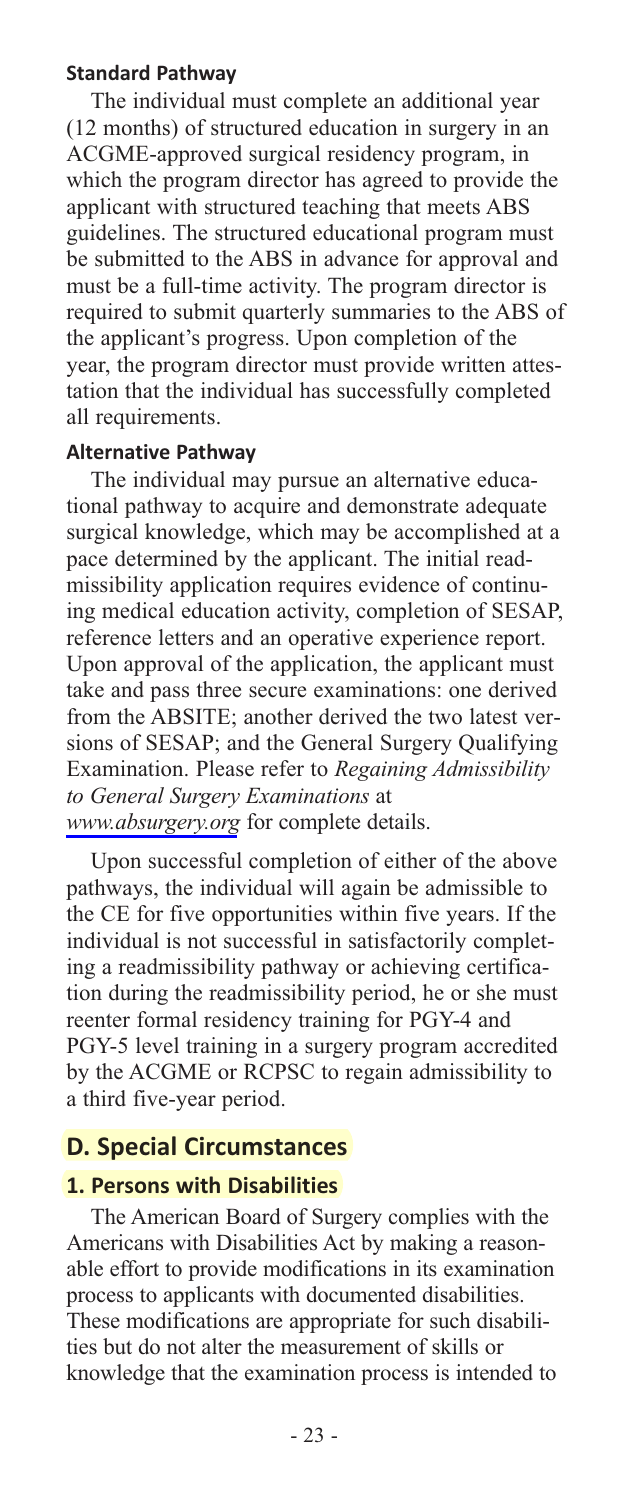test. The ABS has adopted a specific policy and procedure regarding the examination of such applicants, which is available at *[www.absurgery.org](http://home.absurgery.org/default.jsp?policydisabilities)*. Any disability that an applicant believes requires modification of the administration of an examination must be identified and documented by the applicant in accordance with this policy. All materials submitted to the ABS documenting the disability must be received no later than the published application deadline for the examination in question. Requests for exam accommodations and documentation received after this date may not be processed in time.

# **2. Examination Irregularities and Unethical Behavior**

Examination irregularities, i.e., cheating in any form, or other unethical behavior by an applicant or diplomate may result in the barring of the individual from examination on a temporary or permanent basis, the denial or revocation of a certificate, and/or other appropriate actions, up to and including legal prosecution. Determination of sanctions for irregular or unethical behavior will be at the sole discretion of the ABS.

The ABS considers unethical behavior to include the disclosure, publication, reproduction or transmission of ABS examinations, in whole or in part, in any form or by any means, verbal or written, electronic or mechanical, for any purposes. This also extends to sharing examination information or discussing an examination while still in progress. Unethical behavior also includes the possession, reproduction or disclosure of materials or information, including examination questions or answers or specific information regarding the content of the examination, before, during or after the examination. This definition specifically includes the recall and reconstruction of examination questions by any means and such efforts may violate federal copyright law. All ABS examinations are copyrighted and protected by law; the ABS will prosecute copyright violations to the full extent provided by law and seek monetary damages for any loss of examination materials. *(See [www.absurgery.org](http://home.absurgery.org/default.jsp?policyethics) for complete ABS Ethics and Professionalism Policy.)*

#### **3. Substance Abuse**

Applicants with a history of substance abuse will not be admitted to any examination unless they present evidence satisfactory to the ABS that they have successfully completed the program of treatment prescribed for their condition. The ABS must additionally be satisfied that they are currently free of substance abuse.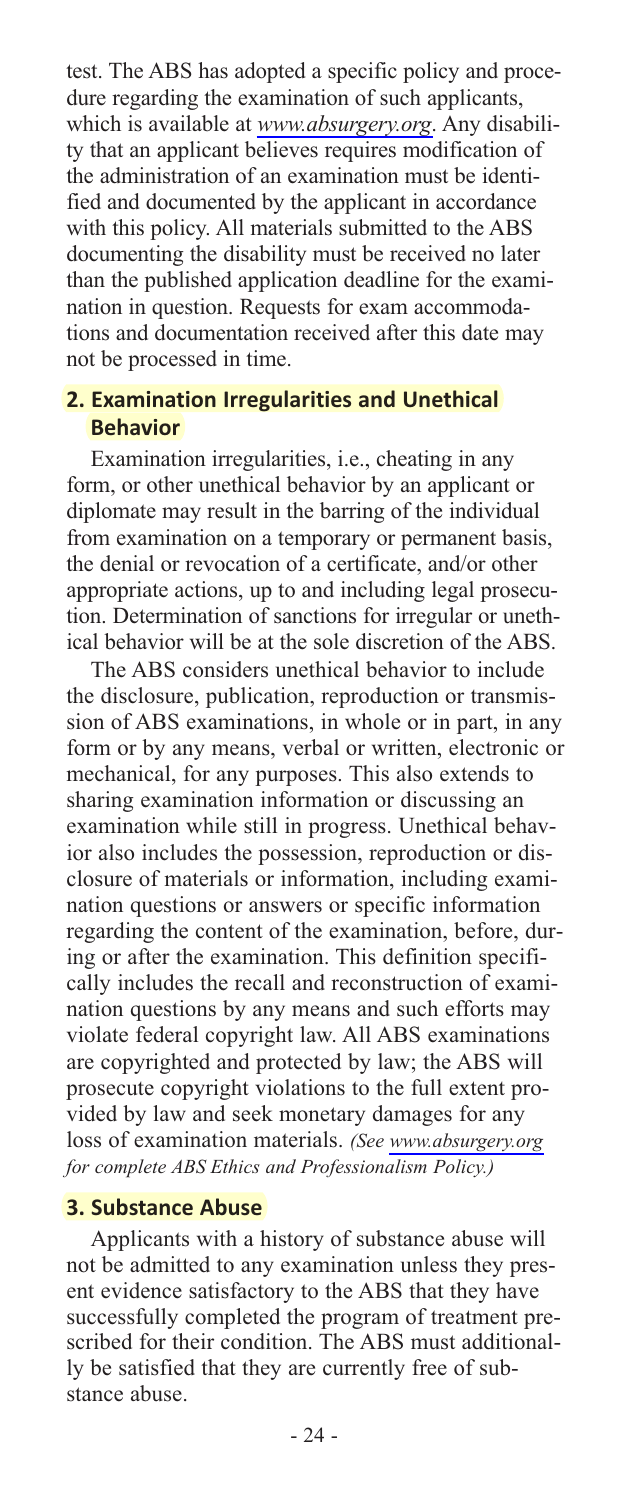# **IV. ISSUANCE OF CERTIFICATES**

A candidate who has met all requirements and successfully completed the Qualifying and Certifying Examinations of the ABS will be deemed certified in surgery and issued a certificate by the ABS, signed by its officers, attesting to these qualifications.

It is the current policy of the ABS that all certificates issued on or after January 1, 1976 are valid only for a period of ten years, from the date of issuance through June 30 of the year of expiration. Certificates issued prior to January 1, 1976 are valid indefinitely.

Diplomates who certify or recertify after July 1, 2005 must participate in the ABS Maintenance of Certification Program (MOC) to maintain their certificate *(see section IV-C)*. The ABS reserves the right to change the duration of its certificates or the requirements of MOC at any time.

# **A. Reporting of Status**

The ABS considers the personal information and examination record of an applicant or diplomate to be private and confidential. When an inquiry is received regarding an individual's status with the ABS, a general statement is provided indicating the person's current situation as pertains to ABS certification, along with his or her certification history.

The ABS will report an individual as having one of three statuses: *Certified*, *Not Certified* or *In the Examination Process*. In certain cases, one of the following descriptions may also be reported: *Clinically Inactive*, *Suspended* or *Revoked*. Please refer to the *Reporting of Status* policy on the ABS website for definitions of the above terms. An individual's status with the ABS may be verified through the ABS website, *[www.absurgery.org](https://home.absurgery.org/app.jsp?type=vc&id=27)*.

The ABS does not use or condone such terms as "board eligible" or "board qualified," and will only indicate whether an individual is admissible to ABS examinations (*In the Examination Process*). Additionally, individuals may only describe themselves as certified by the ABS or as an ABS diplomate when they hold a **current** ABS certificate. See *Representation of Certification Status* at *[www.absurgery.org](http://home.absurgery.org/default.jsp?policyrepofcert)* for more information.

The ABS supplies biographical and demographic data on diplomates to the American Board of Medical Specialties for its *Directory of Certified Medical Specialists*, which is available in print and online at *[www.abms.org](http://www.abms.org/)*. Upon certification, diplomates will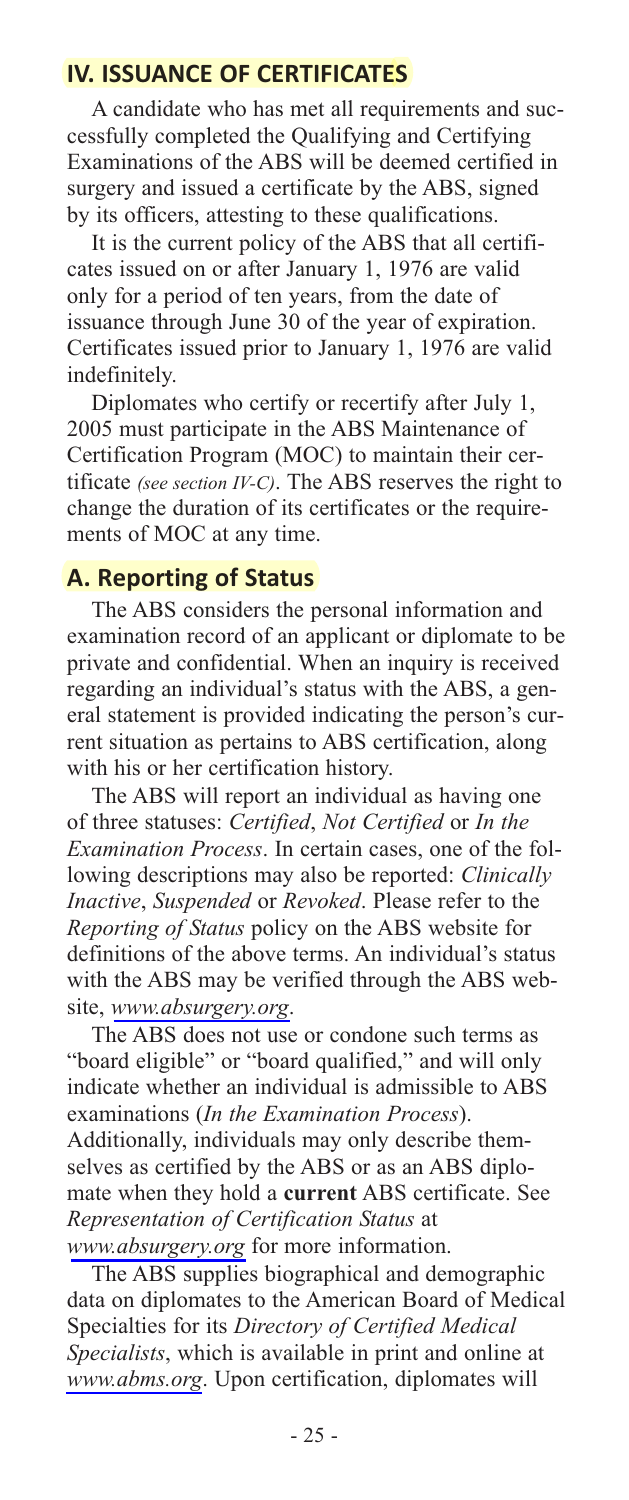be contacted by the ABMS and asked to specify which information they would like to appear in the directory. Diplomates will have their listings retained in the directory only if they maintain their certification according to the ABS MOC Program.

# **B. Sanction of Certificate**

Certification by the American Board of Surgery may be subject to sanction such as revocation or suspension at any time that the directors shall determine, in their sole judgment, that the diplomate holding the certification was in some respect not properly qualified to receive it or is no longer properly qualified to retain it.

The directors of the ABS may consider sanction for just and sufficient reason, including, but not limited to, any of the following:

- The diplomate did not possess the necessary qualifications nor meet the requirements to receive certification at the time it was issued; falsified any part of the application or other required documentation; participated in any form of examination irregularities; or made any material misstatement or omission to the ABS, whether or not the ABS knew of such deficiencies at the time.
- The diplomate misrepresented his or her status with regard to board certification, including any misstatement of fact about being board certified in any specialty or subspecialty.
- The diplomate engaged in conduct resulting in a revocation, suspension, qualification or other limitation of his or her license to practice medicine in any jurisdiction and/or failed to inform the ABS of the license restriction.
- The diplomate engaged in conduct resulting in the expulsion, suspension, disqualification or other limitation from membership in a local, regional, national or other organization of his or her professional peers.
- The diplomate engaged in conduct resulting in revocation, suspension or other limitation on his or her privileges to practice surgery in a health care organization.
- The diplomate failed to respond to inquiries from the ABS regarding his or her credentials, or to participate in investigations conducted by the board.
- The diplomate failed to provide an acceptable level of care or demonstrate sufficient competence and technical proficiency in the treatment of patients.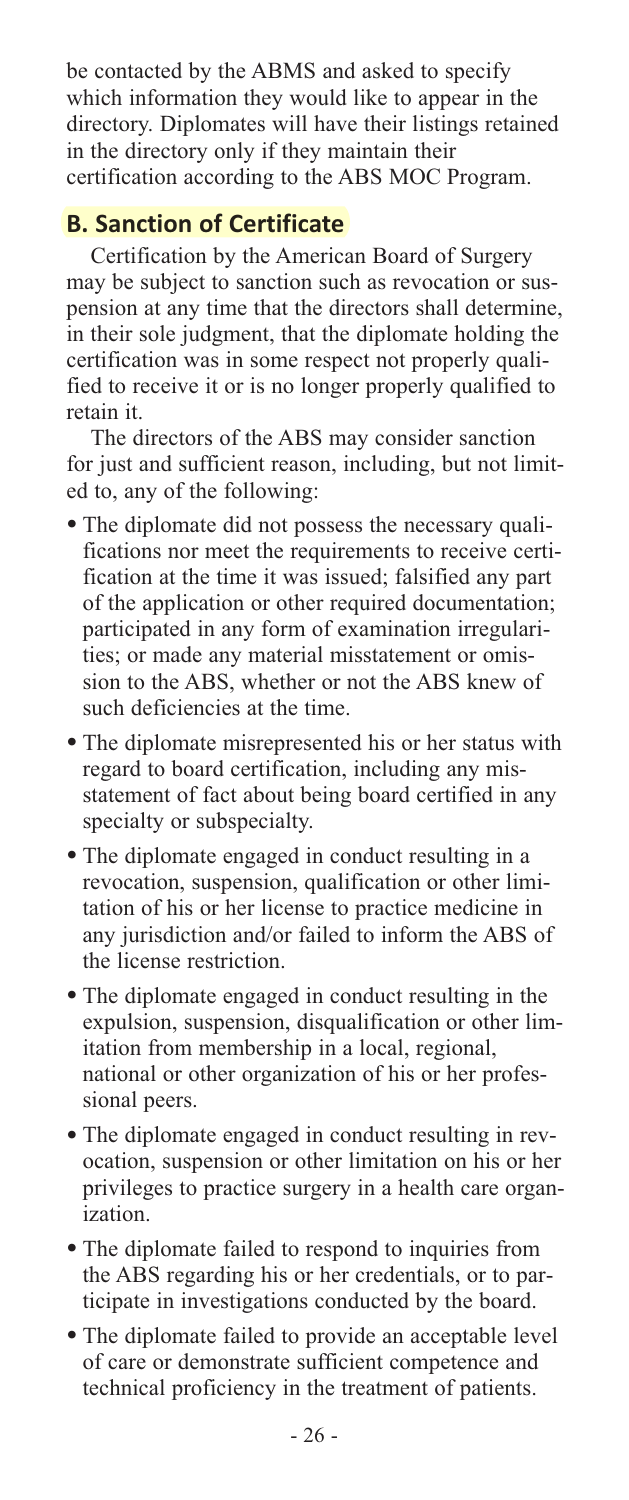• The diplomate failed to maintain ethical, professional and moral standards acceptable to the ABS.

The holder of a revoked or suspended certificate will be given written notice of the reasons for its sanction by express letter carrier (e.g., FedEx) to the last address that the holder has provided to the ABS. Sanction is final upon mailing of the notification.

Upon revocation of certification, the holder's name shall be removed from the list of certified surgeons and the holder is required to return the certificate to the ABS office.

Individuals may appeal the decision to revoke or suspend a certificate by complying with the ABS *Reconsideration and Appeals* policy, available from the ABS office or website (*[www.absurgery.org](http://home.absurgery.org/default.jsp?policyappeals)*). A request for reconsideration, the first step, must be made in writing to the ABS office within 90 days of receipt of notice from the ABS of the action in question.

Should the circumstances that justified revocation of certification be corrected, the directors of the ABS at their sole discretion may reinstate the certificate after appropriate review of the individual's licensure and performance using the same standards as applied to applicants for certification, and following fulfillment by the individual of requirements for certification or recertification as previously determined by the ABS.

Requirements for certificate reinstatement will be determined by the ABS on a case-by-case basis in parallel with the type and severity of the original infraction, up to and including complete repetition of the initial certification process. Individuals who have had their certification revoked or suspended and then restored, regardless of their initial certification status or prior dates of certification, will be required to take and pass the next recertification examination to reinstate their certification. Upon passing the examination, they will be awarded a new, time-limited certificate and enrolled in the ABS MOC Program.

# **C. Maintenance of Certification**

Maintenance of Certification is a program of continuous professional development created by the ABS in conjunction with the ABMS and its 23 other member boards. MOC, which replaces the ABS' previous recertification requirements, is intended to document to the public and the health care community the ongoing commitment of diplomates to lifelong learning and quality patient care.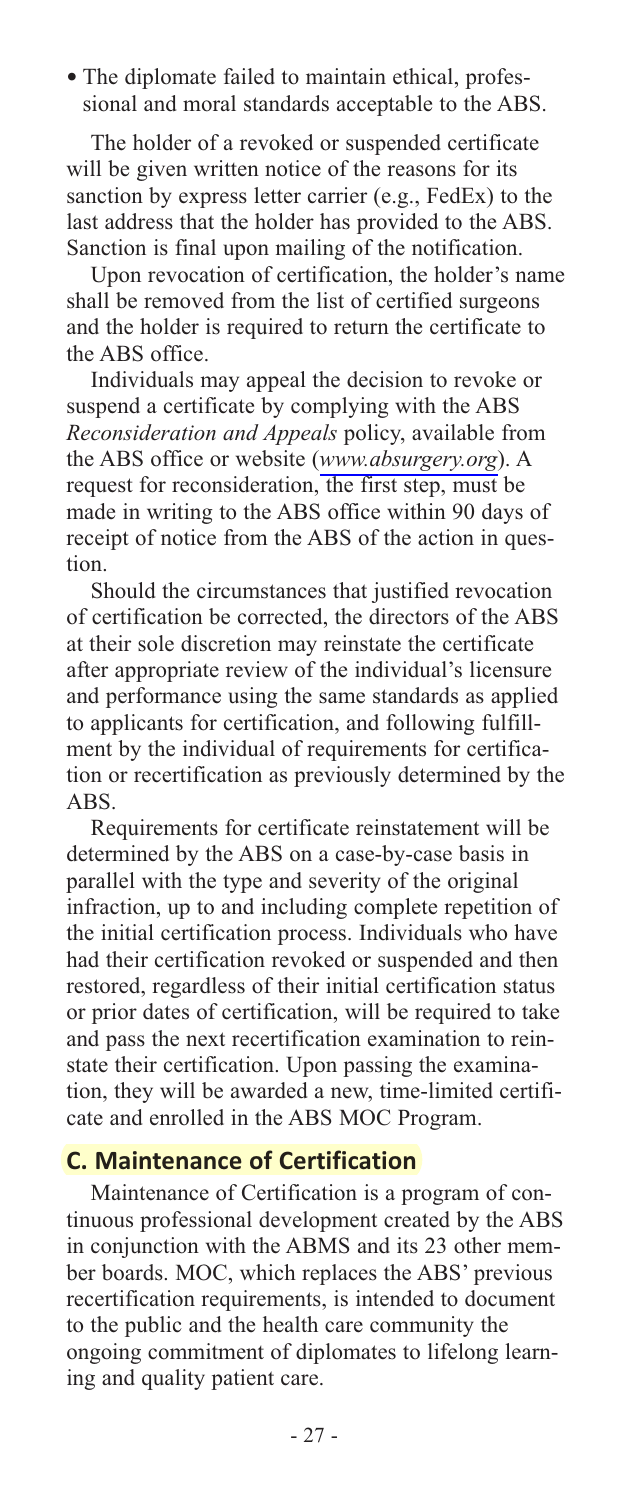MOC consists of four parts to be fulfilled over the 10-year certification period: (1) professional standing; (2) lifelong learning and self-assessment; (3) cognitive expertise; and (4) evaluation of performance in practice. Diplomates who certify or recertify after July 1, 2005 must comply with the requirements of the ABS MOC Program to maintain their certificate. Please refer to *[www.absurgery.org](http://home.absurgery.org/default.jsp?exam-moc)* for the current requirements.

The ABS considers MOC to be voluntary in the same manner as original certification. MOC is also offered to diplomates holding ABS certificates in other specialties, with comparable requirements.

Surgeons who recertify prior to the expiration date of their certificate will receive a new certificate with an expiration date extending from the expiration date of the previous certificate, not the date of recertification.

To assure receipt of materials pertaining to MOC, diplomates are strongly encouraged to notify the ABS promptly of any changes of address.

# **D. Certification in Surgical Specialties**

The ABS has been authorized by the ABMS to award certification to individuals who have pursued specialized training and meet defined requirements in certain disciplines related to the specialty of surgery. These disciplines currently include vascular surgery, pediatric surgery, surgical critical care (SCC), surgery of the hand, and hospice and palliative medicine.

In general, those seeking specialty certification by the ABS must fulfill the following requirements:

- Be currently certified by the ABS in general surgery *(see next page for exceptions)*.
- Possess a full and unrestricted license to practice medicine in the U.S. or Canada.
- Have completed the required training in the discipline.
- Demonstrate operative experience and/or patient care data acceptable to the ABS.
- Show evidence of dedication to the discipline as specified by the ABS.
- Receive favorable endorsement by the director of the training program in the particular discipline.
- Successfully complete the prescribed examinations.

Individuals interested in certification in these specialties should refer to *[www.absurgery.org](http://home.absurgery.org)* for further information.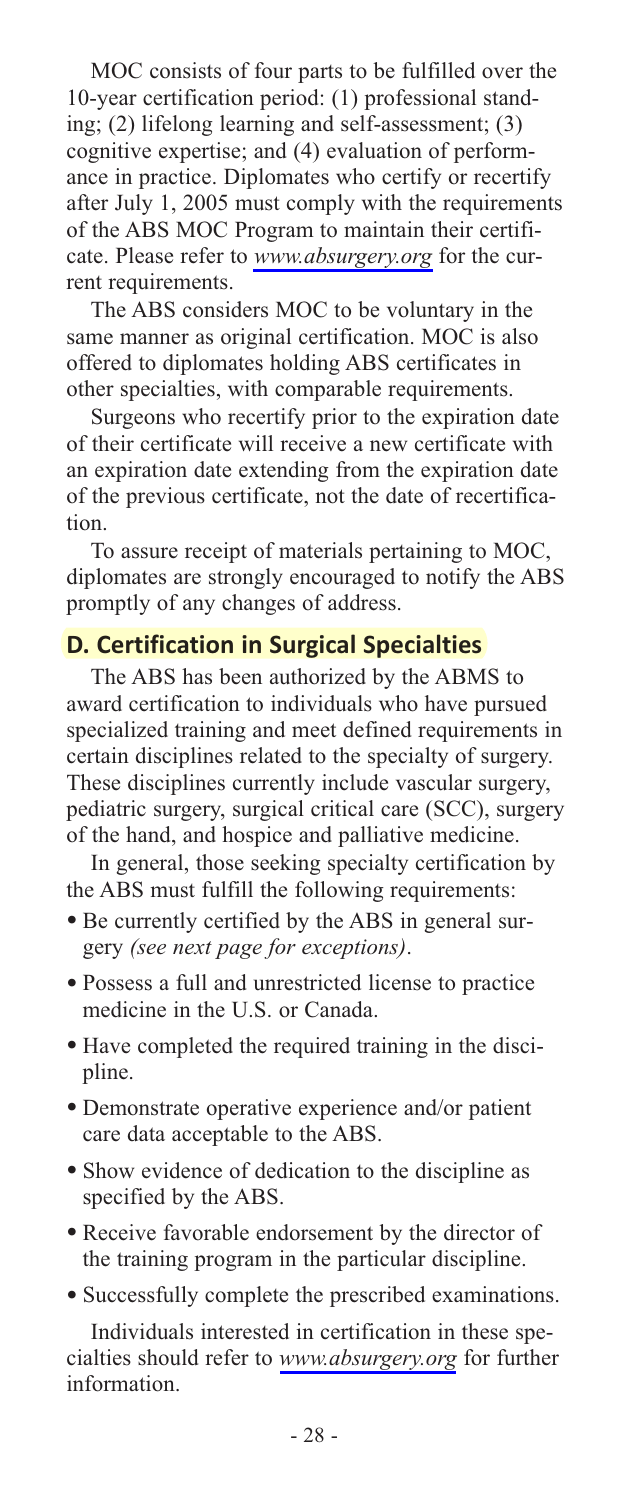#### **Primary Certification in Vascular Surgery**

A primary certificate in vascular surgery took effect July 1, 2006. Individuals who complete an ACGME-accredited, integrated vascular surgery training program may apply directly for vascular surgery certification without completing a general surgery residency or obtaining general surgery certification. Individuals who complete a non-integrated vascular surgery fellowship accredited by the ACGME or RCPSC or an early specialization program must complete a full general surgery residency, but prior certification in general surgery is not required for vascular surgery certification if the general surgery training was completed after July 1, 2006.

Applicants who complete a non-integrated program and wish to pursue certification in both general and vascular surgery must first apply for and successfully complete the General Surgery Qualifying Examination before entering the vascular surgery certification process. Upon passing this examination, applicants may then pursue certification in both disciplines in whichever order they prefer.

Applicants for vascular surgery certification who choose not to apply or who are ineligible for general surgery certification will be required to successfully complete the Surgical Priniciples Examination (SPE) before being admitted to the vascular surgery certification process. Applicants who elect to take the SPE permanently forfeit, if eligible, their admissibility to the General Surgery Qualifying Examination.

#### **Options for SCC Certification**

Individuals who have completed an ACGMEaccredited training program in SCC or anesthesiology critical care after three years of progressive general surgery residency may take the SCC Certifying Examination while still in residency. A full and unrestricted license is not required at that time. However, if successful on the examination, they will not be considered certified in SCC until they become certified in surgery. When entering the SCC program, applicants must have a guaranteed categorical residency position in an accredited surgery program available to them upon completion.

Diplomates of other ABMS surgical boards are eligible for SCC certification by the ABS upon completion of an accredited SCC or anesthesiology critical care training program, providing their primary certifying board supports their application for SCC certification.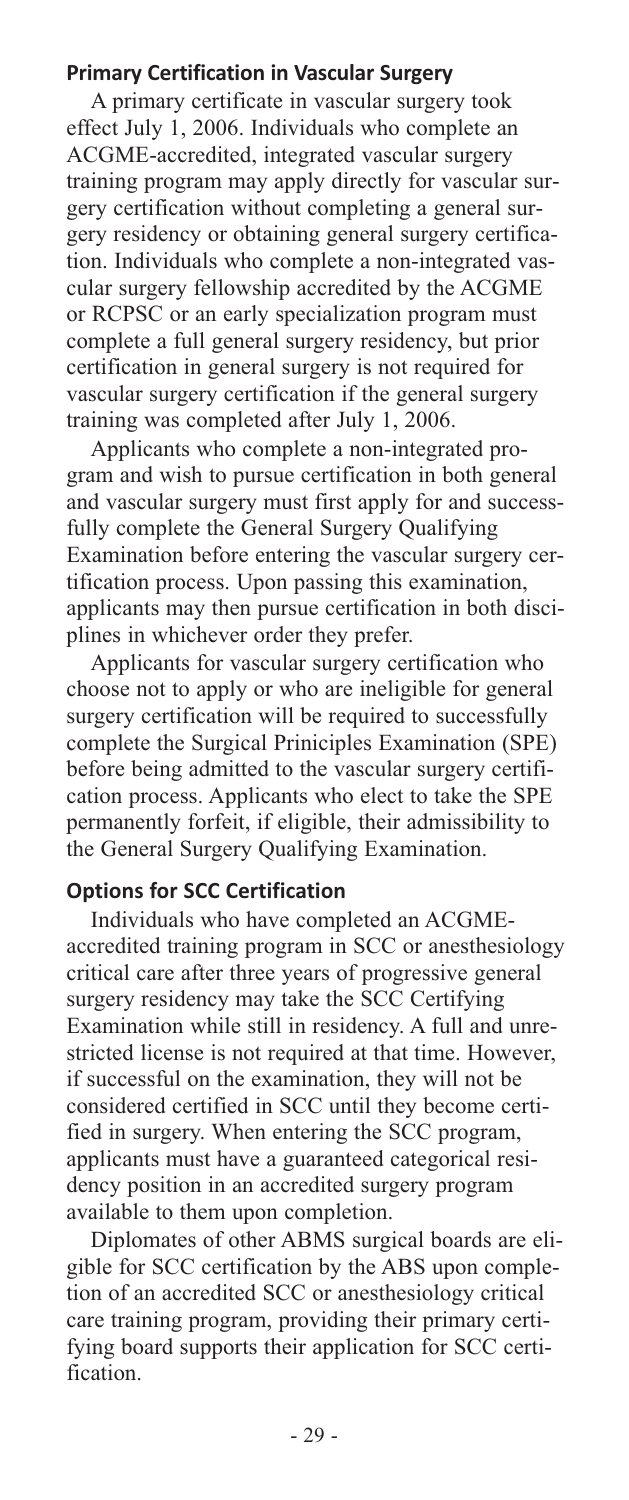# **Joint Training in Thoracic Surgery**

Individuals may pursue a pathway leading to certification in both general surgery and thoracic surgery to be accomplished in a joint training program accredited by the ACGME of four years of general surgery followed by three years of thoracic surgery at the same institution. PGY-4 and PGY-5 are used as transitional years that fulfill the required surgery curriculum and simultaneously begin thoracic surgical training. For further information on this pathway, see *[www.absurgery.org](http://home.absurgery.org/default.jsp?policyjointthoracic)*.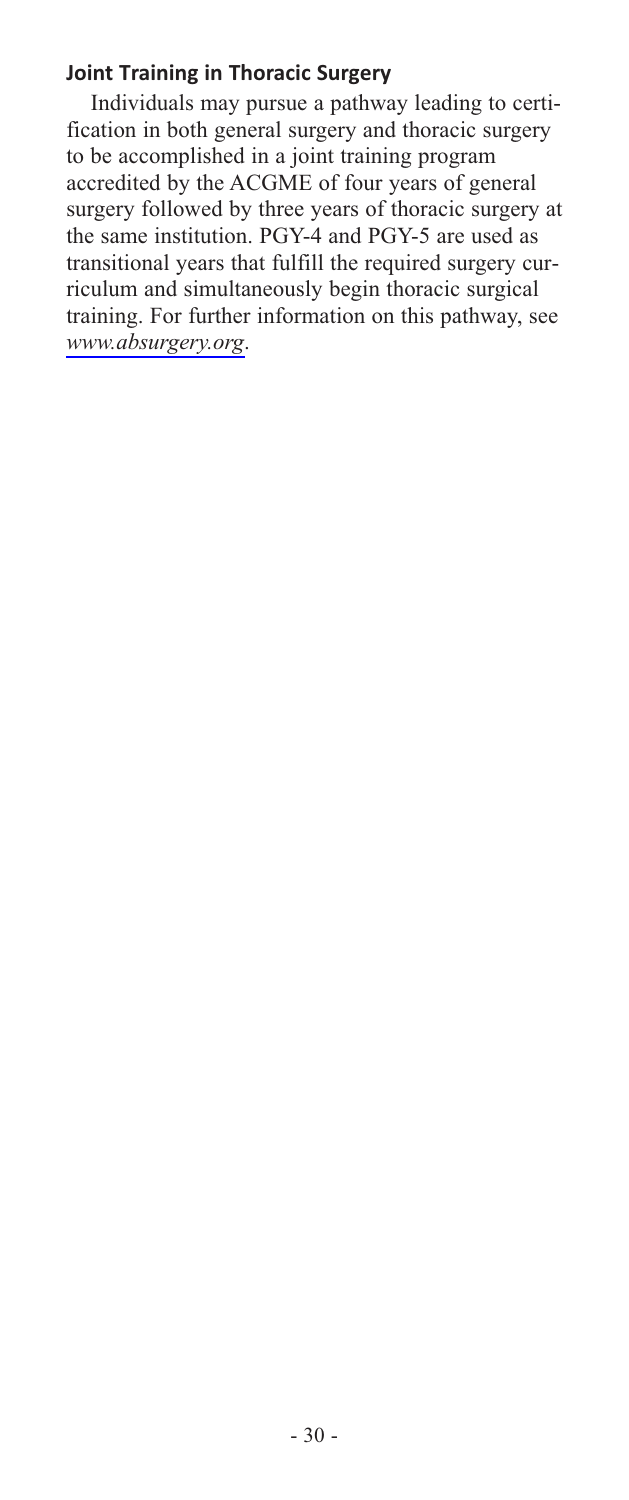# **V. ABOUT THE ABS**

# **A. Nominating Organizations**

The American Board of Surgery is composed of a board of directors elected to single six-year terms from among nominees provided by national and regional surgical societies, known as nominating organizations. In addition, three directors are elected through an at-large process. The ABS also has one public member, elected by open nomination.

*Founding Organizations* American College of Surgeons American Medical Association American Surgical Association

*Regional Surgical Organizations* Central Surgical Association New England Surgical Society Pacific Coast Surgical Association Southeastern Surgical Congress Southern Surgical Association Southwestern Surgical Congress Western Surgical Association

*Academic/Research Organizations* Association for Academic Surgery Society of University Surgeons

*Specialty Surgical Organizations* American Association for the Surgery of Trauma American Pediatric Surgical Association American Society of Transplant Surgeons Society of American Gastrointestinal Endoscopic Surgeons Society for Surgery of the Alimentary Tract Society of Surgical Oncology Society for Vascular Surgery

*Program Director Associations* Association of Pediatric Surgery Training Program Directors Association of Program Directors in Surgery Association of Program Directors in Vascular Surgery

*Other ABMS Surgical Boards* American Board of Colon and Rectal Surgery American Board of Plastic Surgery American Board of Thoracic Surgery

# **B. Officers and Directors**

The officers of the ABS include a chair and vice chair elected by the directors from among themselves. The vice chair is elected for a one-year term and then serves the succeeding year as chair. A third elected officer, the secretary-treasurer, also serves as executive director and is not necessarily chosen from among the directors, although prior experience in some capacity with the ABS as a director, exam consultant or associate examiner is highly desirable.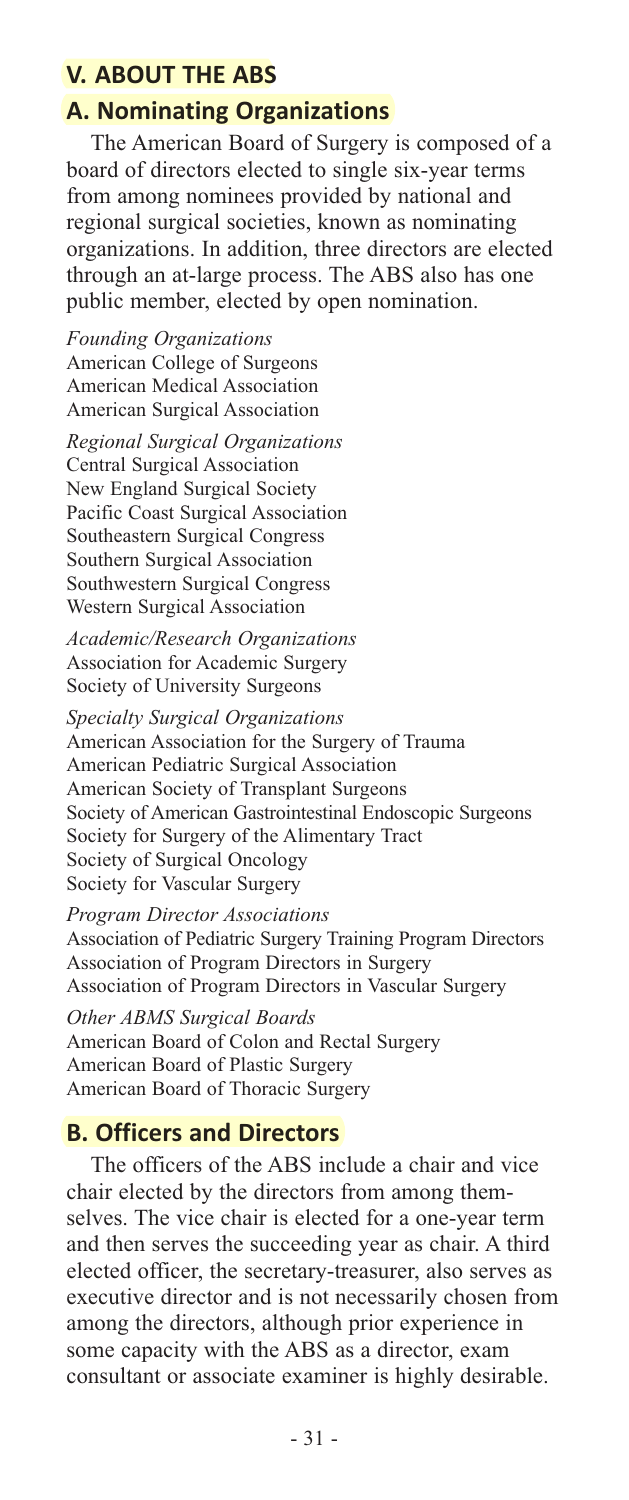#### **2010-2011 Officers**

E. Christopher Ellison, M.D., *Chair* Stanley W. Ashley, M.D., *Vice Chair* Frank R. Lewis Jr., M.D., *Secretary-Treasurer*

#### **2010-2011 Directors**

Stanley W. Ashley, M.D. Boston, Mass. Karen R. Borman, M.D. Abington, Pa. L. D. Britt, M.D. Norfolk, Va. Jo Buyske, M.D. Philadelphia, Pa. Joseph B. Cofer, M.D. Chattanooga, Tenn. Thomas H. Cogbill, M.D. LaCrosse, Wis. John F. Eidt, M.D. Little Rock, Ark. E. Christopher Ellison, M.D. Columbus, Ohio Stephen R. T. Evans, M.D. Washington, D.C. B. Mark Evers, M.D. Lexington, Ky. John B. Hanks, M.D. Charlottesville, Va. Douglas W. Hanto, M.D. Boston, Mass. Ronald B. Hirschl, M.D. Ann Arbor, Mich. John G. Hunter, M.D. Portland, Ore. Lenworth M. Jacobs Jr., M.B.B.S. Hartford, Conn. Nathalie M. Johnson, M.D. Portland, Ore. Gregory J. Jurkovich, M.D. Seattle, Wash. V. Suzanne Klimberg, M.D. Little Rock, Ark. Frank R. Lewis Jr., M.D. Philadelphia, Pa. David M. Mahvi, M.D. Chicago, Ill. David W. Mercer, M.D. Omaha, Neb. J. Wayne Meredith, M.D. Winston-Salem, N.C. Fabrizio Michelassi, M.D. New York, N.Y. Joseph L. Mills, M.D. Tucson, Ariz. Leigh A. Neumayer, M.D. Salt Lake City, Utah John R. Potts III, M.D. Houston, Texas Robert S. Rhodes, M.D. Philadelphia, Pa. William J. Scanlon, Ph.D. Oak Hill, Va.\* Bruce D. Schirmer, M.D. Charlottesville, Va. Anthony J. Senagore, M.D. Los Angeles, Calif. Kenneth W. Sharp, M.D. Nashville, Tenn. Richard C. Thirlby, M.D. Seattle, Wash. Thomas F. Tracy Jr., M.D. Providence, R.I. Douglas S. Tyler, M.D. Durham, N.C. R. James Valentine, M.D. Dallas, Texas Nicholas B. Vedder, M.D. Seattle, Wash. Selwyn M. Vickers, M.D. Minneapolis, Minn. J. Patrick Walker, M.D. Crockett, Texas Cameron D. Wright, M.D. Boston, Mass.

*\*Public member*

# **C. Committees, Component Boards and Advisory Councils**

#### **Standing Committees and Chairs**

*Credentials Committee* Thomas H. Cogbill, M.D. *General Surgery Residency Committee* Stanley W. Ashley, M.D.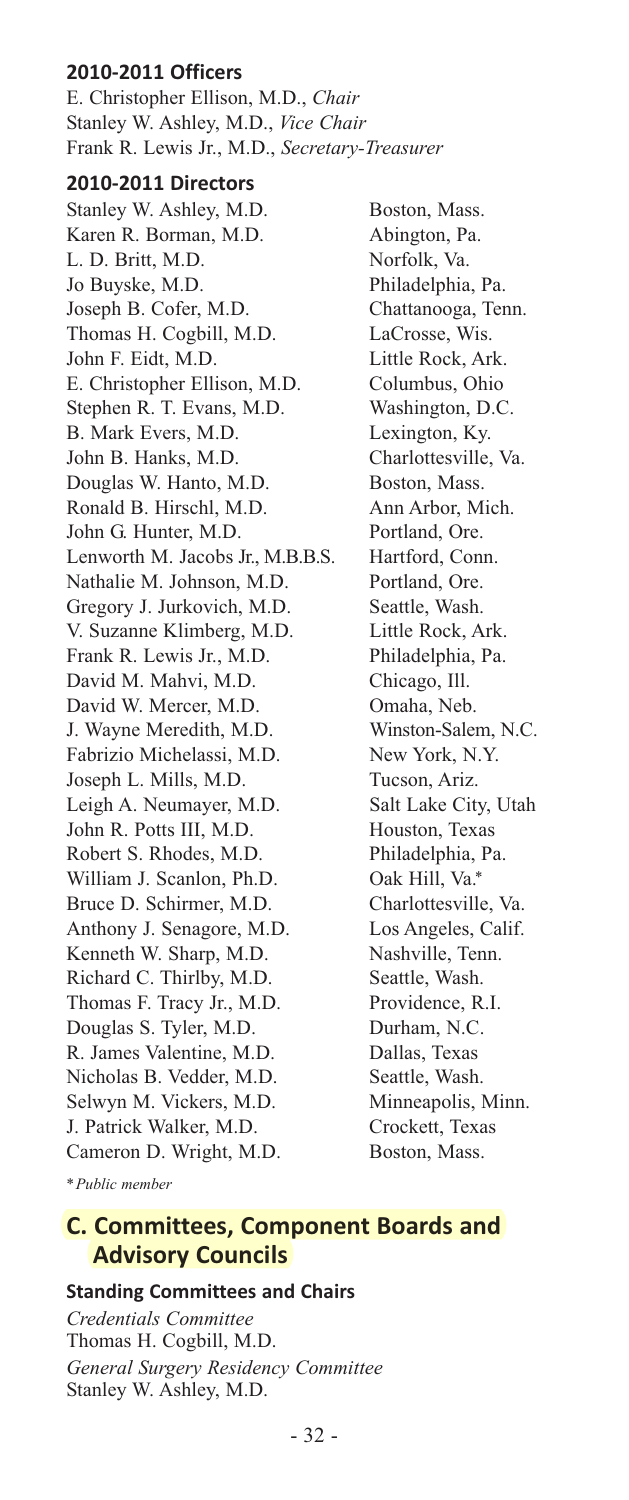*Advanced Surgical Education Committee* John B. Hanks, M.D. *Diplomates Committee* Richard C. Thirlby, M.D.

#### **Component Boards and Advisory Councils**

| Vascular Surgery Board<br>Joseph L. Mills, M.D., Chair<br>Michael C. Dalsing, M.D.<br>John F. Eidt, M.D.<br>Vivian Gahtan, M.D.<br>Karl A. Illig, M.D.<br>K. Craig Kent, M.D.                                                                            | Frank R. Lewis Jr., M.D. (ex officio)<br>Samuel R. Money, M.D.<br>Amy B. Reed, M.D.<br>Robert S. Rhodes, M.D. (ex officio)<br>R. James Valentine, M.D.       |
|----------------------------------------------------------------------------------------------------------------------------------------------------------------------------------------------------------------------------------------------------------|--------------------------------------------------------------------------------------------------------------------------------------------------------------|
| Pediatric Surgery Board<br>Thomas F. Tracy Jr., M.D., Chair<br>Mary E. Fallat, M.D.<br>Henri R. Ford, M.D.<br>Ronald B. Hirschl, M.D.                                                                                                                    | Frank R. Lewis Jr., M.D. (ex officio)<br>David J. Schmeling, M.D.<br>Charles J. H. Stolar, M.D.                                                              |
| Trauma, Burns and Critical Care Board<br>J. Wayne Meredith, M.D., Chair<br>L. D. Britt, M.D.<br>William G. Cioffi Jr., M.D.<br>Richard L. Gamelli, M.D.<br>Lenworth M. Jacobs Jr., M.B.B.S. Lena M. Napolitano, M.D.<br>Gregory J. Jurkovich, M.D.       | Frank R. Lewis Jr., M.D. (ex officio)<br>Pamela A. Lipsett, M.D.<br>Robert C. Mackersie, M.D.<br>David W. Mercer, M.D.<br>Michael F. Rotondo, M.D.           |
| Gastrointestinal Surgery Advisory Council<br>Kenneth W. Sharp, M.D., Chair<br>Reid B. Adams, M.D.<br>Eric J. DeMaria, M.D.<br>Stephen R. T. Evans, M.D.<br>Dennis L. Fowler, M.D.<br>John G. Hunter, M.D.<br>Frank R. Lewis Jr., M.D. (ex officio)       | David M. Mahvi, M.D.<br>Adrian E. Park, M.D.<br>Bruce D. Schirmer, M.D.<br>Anthony J. Senagore, M.D.<br>Nathaniel J. Soper, M.D.<br>Richard C. Thirlby, M.D. |
| Surgical Oncology Advisory Council<br>Fabrizio Michelassi, M.D., Chair<br>B. Mark Evers, M.D.<br>Jeffrey E. Gershenwald, M.D.<br>Nathalie M. Johnson, M.D.<br>V. Suzanne Klimberg, M.D.<br>Frank R. Lewis Jr., M.D. (ex officio) Selwyn M. Vickers, M.D. | Jeffrey F. Moley, M.D.<br>Mitchell C. Posner, M.D.<br>Richard A. Prinz, M.D.<br>Rache M. Simmons, M.D.<br>Douglas S. Tyler, M.D.                             |
| <b>Transplantation Advisory Council</b><br>Douglas W. Hanto, M.D., Chair<br>Joseph B. Cofer, M.D.<br>Andrew S. Klein, M.D.                                                                                                                               | Frank R. Lewis Jr., M.D. (ex officio)<br>Charles M. Miller, M.D.<br>Kim M. Olthoff, M.D.                                                                     |

# **D. Senior Members, Former Officers and Executive Staff**

| <b>Senior Members</b>         |           |
|-------------------------------|-----------|
| Frank F. Allbritten Jr., M.D. | 1958-1964 |
| K. Alvin Merendino, M.D.      | 1958-1964 |
| William H. Muller Jr., M.D.   | 1959-1965 |
| C. Rollins Hanlon, M.D.       | 1961-1967 |
| Wiley F. Barker, M.D.         | 1964-1970 |
| Ben Eiseman, M.D.             | 1964-1970 |
| John M. Beal, M.D.            | 1965-1971 |
| William R. Waddell, M.D.      | 1967-1973 |
| Marshall J. Orloff, M.D.      | 1969-1972 |
| W. Gerald Austen, M.D.        | 1969-1974 |
| Isidore Cohn Jr., M.D.        | 1969-1975 |
| George D. Zuidema, M.D.       | 1969-1976 |
| William Silen, M.D.           | 1970-1973 |
|                               |           |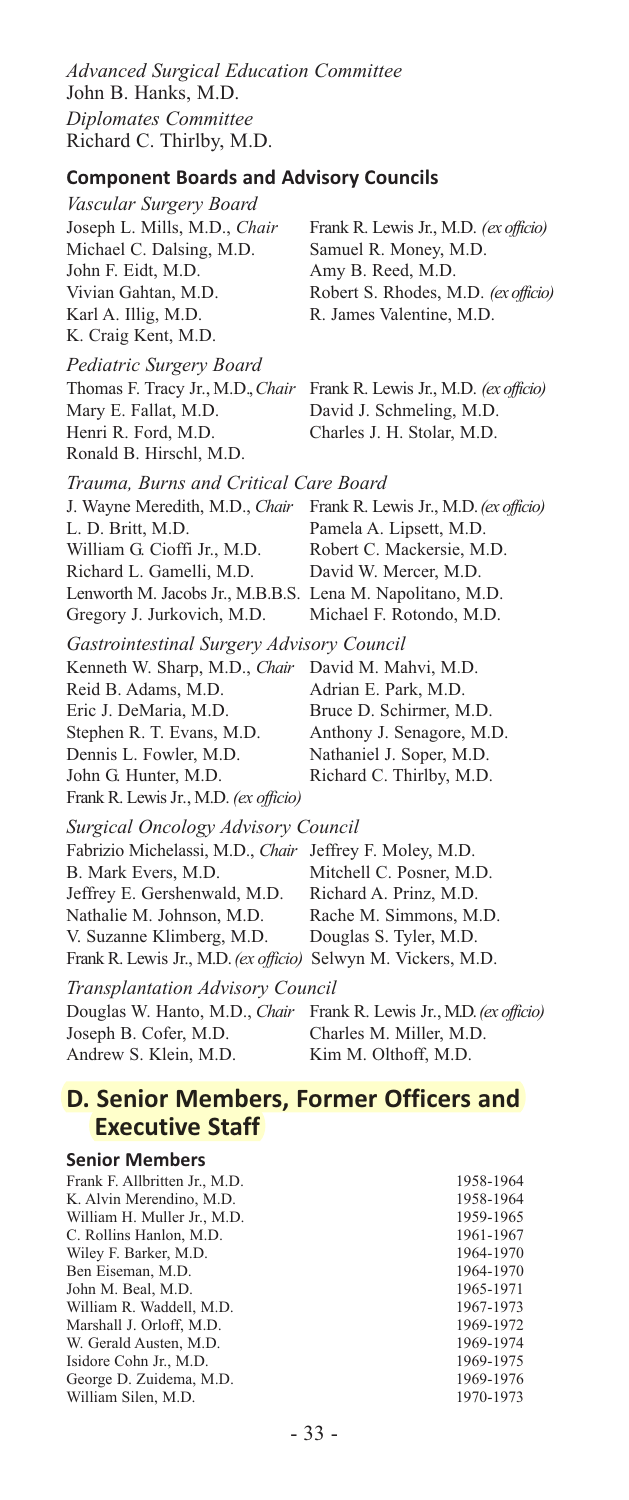John A. Mannick, M.D. 1971-1977 Vallee L. Willman, M.D. 1971-1977<br>Frank G. Moody. M.D. 1972-1978 Frank G. Moody, M.D.<br>
Harry A. Oberhelman, Ir. M.D. 1972-1978 Harry A. Oberhelman, Jr., M.D. 1972-1978<br>
John H. Davis M.D. 1973-1979 John H. Davis, M.D. 1973-1979 Judson G. Randolph, M.D. 1973-1979 Seymour I. Schwartz, M.D. 1973-1979<br>Walter Lawrence Jr., M.D. 1974-1978 Walter Lawrence Jr., M.D. Marc I. Rowe, M.D.<br>
F William Blaisdell M D<br>
1974-1980 F. William Blaisdell, M.D. 1974-1980<br>Larry C. Carey M.D. 1974-1982 Larry C. Carey, M.D.<br>
William J. Frv. M.D. 1974-1982 William J. Fry, M.D. 1974-1982<br>Hiram C. Polk Jr., M.D. 1974-1982 Hiram C. Polk Jr., M.D.<br>Arlie R. Mansherger Ir. M.D. 1974-1982 Arlie R. Mansberger Jr., M.D. 1974-1983<br>Stanley J. Dudrick M.D. 1974-1984 Stanley J. Dudrick, M.D. 1974-1984<br>Arthur E. Baue. M.D. 1975-1981 Arthur E. Baue, M.D.<br>
Robert E. Hermann. M.D. 1975-1981 Robert E. Hermann, M.D.<br>
John E. Connolly, M.D. (1976-1982) John E. Connolly, M.D.<br>Lazar I. Greenfield M.D. 1976-1982 Lazar J. Greenfield, M.D. 1976-1982<br>Donald G. Mulder M.D. 1976-1984 Donald G. Mulder, M.D.<br>
E. Thomas Boles Jr., M.D. (1977-1981) E. Thomas Boles Jr., M.D. 1977-1981<br>Walter F Ballinger M D 1977-1982 Walter F. Ballinger, M.D. 1977-1982<br>Ward O. Griffen Jr., M.D. 1977-1983 Ward O. Griffen Jr., M.D. 1977-1983<br>Thomas M. Holder M.D. 1977-1983 Thomas M. Holder, M.D. 1977-1983 Morton M. Woolley, M.D.<br>G. Robert Mason, M.D. 1977-1986 G. Robert Mason, M.D.<br>
Richard E. Ahlquist Jr., M.D. 1978-1984 Richard E. Ahlquist Jr., M.D.<br>
Robert W. Gillesnie M.D. 1978-1984 Robert W. Gillespie, M.D. 1978-1984<br>Stephen J. Hove. M.D. 1978-1984 Stephen J. Hoye, M.D.<br>Thomas I Krizek M D. 1979-1983 Thomas J. Krizek, M.D. 1979-1983 John W. Braasch, M.D. 1979-1985<br>Donald D. Trunkey, M.D. 1980-1987 Donald D. Trunkey, M.D. Robert E. Condon, M.D. 1981-1987 Albert W. Dibbins, M.D. 1981-1987<br>Richard D. Flovd M.D. 1981-1987 Richard D. Floyd M.D.<br>
LaSalle D. Leffall Jr., M.D. 1981-1987 LaSalle D. Leffall Jr., M.D. 1981-1987<br>James A. O'Neill Jr., M.D. 1981-1987 James A. O'Neill Jr., M.D. 1981-1987<br>John L. Sawyers, M.D. 1981-1987 John L. Sawyers, M.D. Malcolm C. Veidenheimer, M.D. 1981-1987<br>Arthur J. Donovan, M.D. 1981-1988 Arthur J. Donovan, M.D. 1981-1988<br>
Samuel A. Wells Jr., M.D. 1981-1989 Samuel A. Wells Jr., M.D. 1981-1989<br>
Lewis M Flint M D 1982-1988 Lewis M. Flint, M.D.<br>
Bernard M. Jaffe M.D. 1982-1988 Bernard M. Jaffe, M.D.<br>
John S. Najarian, M.D.<br>
1982-1988 John S. Najarian, M.D. 1982-1988 Basil A. Pruitt Jr., M.D.<br>Jeremiah G. Turcotte. M.D. 1982-1988 Jeremiah G. Turcotte, M.D.<br>
John A. Waldhausen, M.D. 1982-1988 John A. Waldhausen, M.D. 1982-1988<br>George E. Cruft M.D. 1982-2004 George E. Cruft, M.D. Paul M. Weeks, M.D. 1983-1987<br>P. William Curreri. M.D. 1983-1989 P. William Curreri, M.D.<br>
Ronald K. Tompkins. M.D.<br>
1983-1989 Ronald K. Tompkins, M.D.<br>Alfred A. de Lorimier. M.D. 1983-1990 Alfred A. de Lorimier, M.D. 1983-1990<br>George F. Sheldon, M.D. 1983-1990 George F. Sheldon, M.D. Harvey W. Bender Jr., M.D. 1984-1989<br>
Murrav F. Brennan, M.D. 1984-1990 Murray F. Brennan, M.D. 1984-1990<br>R. Scott Jones. M.D. 1984-1990 R. Scott Jones, M.D. 1984-1990<br>
Iames E. McKittrick M.D. 1984-1990 James E. McKittrick, M.D. 1984-1990<br>
H. Brownell Wheeler, M.D. 1984-1990 H. Brownell Wheeler, M.D. 1984-1990<br>Edward M. Copeland III, M.D. 1984-1991 Edward M. Copeland III, M.D.<br>Richard O. Kraft. M.D. 1985-1988 Richard O. Kraft, M.D.<br>
Marc I. Rowe. M.D. 1985-1991 Marc I. Rowe, M.D. 1985-1991<br>
Andrew L. Warshaw. M.D. 1985-1993 Andrew L. Warshaw, M.D. 1985-1993<br>
Iames A DeWeese M D 1986-1991 James A. DeWeese, M.D. 1986-1991 Charles M. Balch, M.D. 1986-1992<br>
Kirby J. Bland, M.D. 1986-1992 Kirby I. Bland, M.D.<br>
John L. Cameron, M.D.<br>
1986-1992 John L. Cameron, M.D. 1986-1992 Jerry M. Shuck, M.D. 1986-1994 Arnold G. Diethelm, M.D. Ira J. Kodner, M.D. 1987-1993 Edward A. Luce, M.D.<br>
Richard E. Dean. M.D. 1988-1994 Richard E. Dean, M.D.<br>
Wallace P. Ritchie Ir M.D. 1988-1994 Wallace P. Ritchie Jr., M.D. 1988-1994<br>Michael J. Zinner. M.D. 1988-1994 Michael J. Zinner, M.D.<br>
Layton F. Rikkers, M.D. 1988-1995 Layton F. Rikkers, M.D. 1988-1995 William A. Gay Jr., M.D.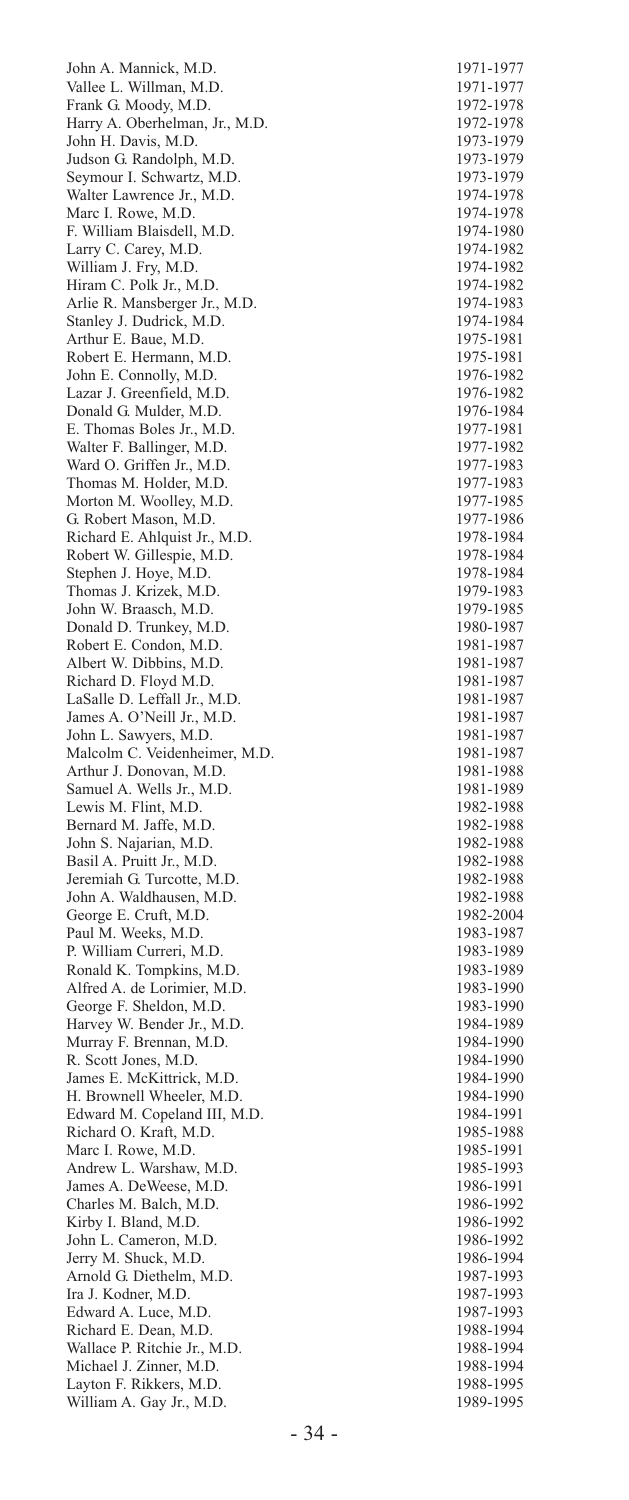Keith A. Kelly, M.D.<br>
Richard L. Simmons. M.D. 1989-1995 Richard L. Simmons, M.D. 1989-1995<br>Jack R. Pickleman, M.D. 1989-1996 Jack R. Pickleman, M.D. 1989-1996<br>
Iav J. Grosfeld M.D. 1989-1997 Jay L. Grosfeld, M.D. 1989-1997 Haile T. Debas, M.D. Alden H. Harken, M.D.<br>
David L. Nahrwold. M.D. 1990-1996 David L. Nahrwold, M.D. 1990-1996 Robert B. Rutherford, M.D. Calvin B. Ernst, M.D.<br>
Iosef E. Fischer M.D. 1991-1998 Josef E. Fischer, M.D. 1991-1998 Palmer Q. Bessey, M.D. 1992-1998<br>
John M. Dalv. M.D. 1992-1998 John M. Daly, M.D. 1992-1998<br>
David M. Heimbach, M.D. 1992-1998 David M. Heimbach, M.D. 1992-1998<br>
I David Richardson M D 1992-1999 J. David Richardson, M.D. 1992-1999 Robert W. Beart Jr., M.D. 1993-1996<br>
Henry W. Neale M.D. 1993-1996 Henry W. Neale, M.D. 1993-1996<br>Richard H. Dean. M.D. 1993-1999 Richard H. Dean, M.D. 1993-1999<br>Glenn D. Steele Jr., M.D. 1993-2000 Glenn D. Steele Jr., M.D. 1993-2000<br>
Laurence Y Cheung M D 1994-2000 Laurence Y. Cheung, M.D. 1994-2000<br>
Daniel J. Diamond M.D. 1994-2000 Daniel L. Diamond, M.D. Anthony A. Meyer, M.D. 1994-2000<br>Richard A. Prinz M.D. 1994-2000 Richard A. Prinz, M.D. 1994-2000<br>Ronald G. Tompkins, M.D. 1994-2000 Ronald G. Tompkins, M.D.<br>
Patricia J. Numann, M.D. 1994-2002 Patricia J. Numann, M.D.<br>
David Fromm. M.D. 1995-2001 David Fromm, M.D.<br>
David E. Hutchison, M.D. (1995-2001) David E. Hutchison, M.D. 1995-2001 Frank R. Lewis Jr., M.D.<br>
Peter C. Pairolero, M.D. (1995-2001) Peter C. Pairolero, M.D. 1995-2001 William L. Russell, M.D. 1995-2001<br>Robert W. Barnes. M.D. 1996-2002 Robert W. Barnes, M.D. 1996-2002<br>
Robert D. Frv. M.D. 1996-2002 Robert D. Fry, M.D.<br>
Donald J. Kaminski, M.D.<br>
1996-2002 Donald J. Kaminski, M.D. Mark A. Malangoni, M.D.<br>Ronald V. Maier. M.D. 1996-2004 Ronald V. Maier, M.D. 1996-2004<br>G. Patrick Clagett, M.D. 1997-2003 G. Patrick Clagett, M.D. 1997-2003<br>Thomas M. Krummel M.D. 1997-2003 Thomas M. Krummel, M.D. 1997-2003<br>
Bradlev M. Rodgers M.D. 1997-2003 Bradley M. Rodgers, M.D.<br>Timothy J. Eberlein, M.D. 1998-2004 Timothy J. Eberlein, M.D. Julie A. Freischlag, M.D. 1998-2004<br>Frank W. LoGerfo. M.D. 1998-2004 Frank W. LoGerfo, M.D.<br>Bruce E. Stabile, M.D. 1998-2004 Bruce E. Stabile, M.D.<br>
Barbara L. Bass M.D. 1998-2005 Barbara L. Bass, M.D. 1998-2005 Jeffrey L. Ponsky, M.D.<br>Richard L. Gamelli, M.D. 1999-2005 Richard L. Gamelli, M.D.<br>
Marshall M. Urist. M.D.<br>
1999-2005 Marshall M. Urist, M.D. 1999-2005 William G. Cioffi, M.D.<br>
Keith E. Georgeson, M.D. 2000-2006 Keith E. Georgeson, M.D. 2000-2006<br>
Iames C. Hebert M.D. 2000-2006 James C. Hebert, M.D. Keith D. Lillemoe, M.D. 2000-2006<br>Michael S. Nussbaum. M.D. 2000-2006 Michael S. Nussbaum, M.D. 2000-2006<br>Courtney M. Townsend Jr., M.D. 2000-2007 Courtney M. Townsend Jr., M.D. 2000-2007<br>
Timothy C. Flynn. M.D. 2000-2008 Timothy C. Flynn, M.D. 2000-2008<br>
Luis O. Vasconez, M.D. 2001-2003 Luis O. Vasconez, M.D. 2001-2003 Irving L. Kron, M.D.<br>
David V. Feliciano. M.D. 2001-2007 David V. Feliciano, M.D. 2001-2007 David N. Herndon, M.D.<br>
Michael G. Sarr M.D.<br>
2001-2007 Michael G. Sarr, M.D.<br>Theodore N. Pappas. M.D. 2001-2007 Theodore N. Pappas, M.D. 2001-2007<br>Jon S. Thompson, M.D. 2001-2007 Jon S. Thompson, M.D. 2001-2007 Richard H. Bell Jr., M.D. 2002-2006<br>James W. Fleshman Jr., M.D. 2002-2008 James W. Fleshman Jr., M.D.<br>
Russell G. Postier, M.D. 2002-2009 Russell G. Postier, M.D.<br>Steven C. Stain, M.D. 2002-2010 Steven C. Stain, M.D. 2002-2010<br>
Thomas Stevenson, M.D. 2003-2004 Thomas Stevenson, M.D. 2003-2004<br>Jonathan B. Towne, M.D. 2003-2007 Jonathan B. Towne, M.D.<br>Carlos A. Pellegrini, M.D. 2003-2009 Carlos A. Pellegrini, M.D. 2003-2009 James A. Schulak, M.D. 2003-2009 Marshall Z. Schwartz, M.D Randolph Sherman, M.D.<br>
Jeffrey B. Matthews. M.D. 2004-2010 Jeffrey B. Matthews, M.D. 2004-2010<br>John J. Ricotta, M.D. 2004-2010 John J. Ricotta, M.D. 2004-2010 William P. Schecter, M.D. 2004-2010<br>Ronald J. Weigel, M.D. 2004-2010 Ronald J. Weigel, M.D.<br>
Larry R. Kaiser, M.D.<br>
2005-2008 Larry R. Kaiser, M.D.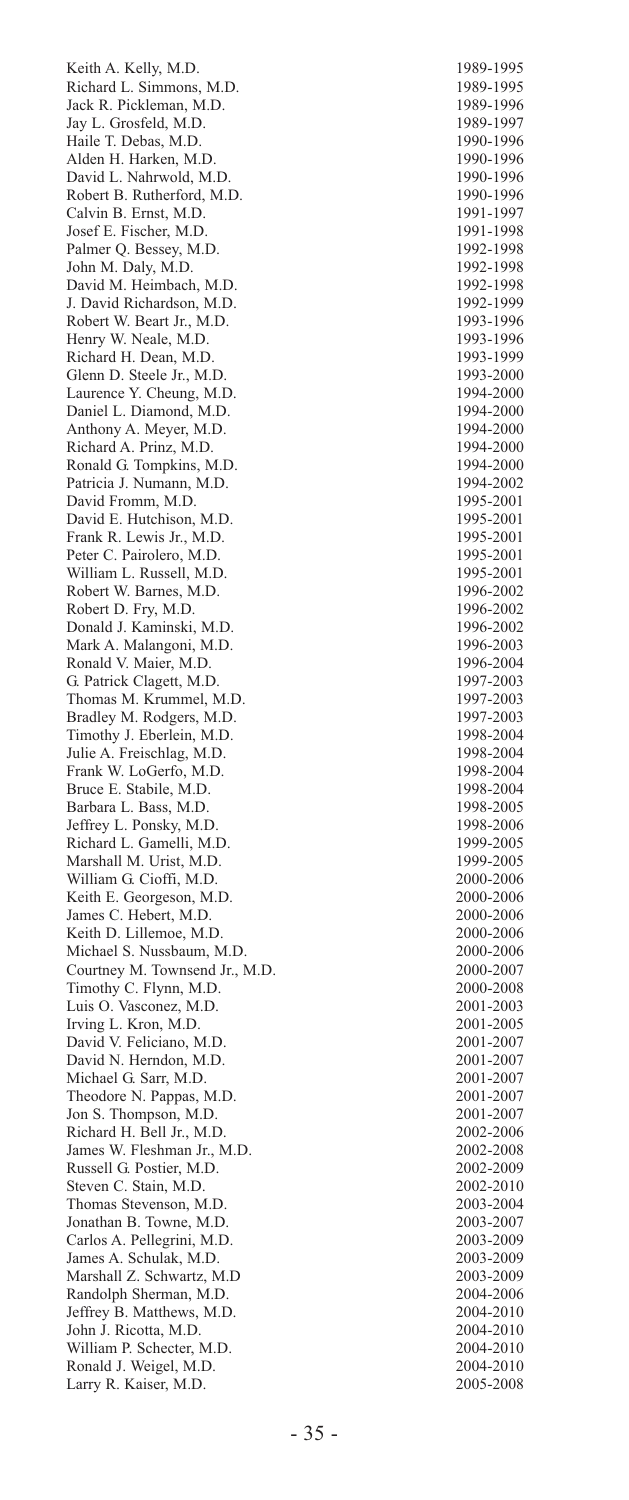#### **Former Officers**

#### *Chairs*

Evarts A. Graham, M.D.\* 1937-1941<br>Allen O. Whipple, M.D.\* 1941-1943 Allen O. Whipple, M.D.\* Arthur W. Elting, M.D.\* 1943-1945<br>
Vernon C. David, M.D.\* 1945-1947 Vernon C. David, M.D.\* 1945-1947<br>
Fordyce B. St. John, M.D.\* 1947-1949 Fordyce B. St. John, M.D.\* 1947-1949<br>Warfield M. Firor M.D.\* 1949-1951 Warfield M. Firor, M.D.\* 1949-1951 Warren H. Cole, M.D.\* 1951-1953<br>Thomas H. Lanman, M.D.\* 1953-1955 Thomas H. Lanman, M.D.\* 1953-1955<br>
John D. Stewart. M.D.\* 1955-1957 John D. Stewart, M.D.\* 1955-1957<br>
Gustaf E. Lindskog. M.D.\* 1957-1958 Gustaf E. Lindskog, M.D.\* 1957-1958<br>Frank Glenn. M.D.\* 1958-1959 Frank Glenn, M.D.\* 1958-1959<br>
I Englebert Dunnhy M D \* 1959-1961 J. Englebert Dunphy, M.D.\* 1959-1961<br>William P. Longmire Jr., M.D.\* 1961-1962 William P. Longmire Jr., M.D.\* 1961-1962<br>Robert M. Zollinger M.D.\* 1962-1963 Robert M. Zollinger, M.D.\* 1962-1963<br>
K. Alvin Merendino, M.D. 1963-1964 K. Alvin Merendino, M.D.<br>Charles G Child III M D<sup>\*</sup> 1964-1965 Charles G. Child III, M.D.\* 1964-1965<br>Eugene M. Bricker, M.D.\* 1965-1966 Eugene M. Bricker, M.D.\* C. Rollins Hanlon, M.D. 1966-1967<br>
William D. Holden, M.D. 1967-1968 William D. Holden,  $M.D.*$  1967-1968<br>John A. Schilling,  $M.D.*$  1968-1969 John A. Schilling, M.D.\* 1968-1969<br>Charles Eckert M D \* 1969-1970 Charles Eckert, M.D.\* 1969-1970<br>John M. Beal. M.D. 1970-1971 John M. Beal, M.D. 1970-1971<br>
David C. Sabiston Jr., M.D.\* 1971-1972 David C. Sabiston Jr., M.D.\* 1971-1972<br>G. Tom Shires. M.D.\* 1972-1974 G. Tom Shires, M.D.\* 1972-1974<br>
Lloyd M. Nyhus M.D.\* 1974-1976 Lloyd M. Nyhus, M.D.\* 1974-1976<br>
Paul A Fhert M D \* 1976-1978 Paul A. Ebert, M.D.\* 1976-1978<br>
John E. Jesseph. M.D.\* 1978-1980 John E. Jesseph, M.D.\* 1978-1980 William J. Fry, M.D. 1980-1982<br>Robert Zenna M.D.\* 1982-1984 Robert Zeppa, M.D.\* 1982-1984<br>Claude H. Organ Jr., M.D.\* 1984-1986 Claude H. Organ Jr., M.D.\* 1984-1986<br>Arthur J. Donovan M.D. 1986-1988 Arthur J. Donovan, M.D.<br>
Samuel A. Wells Jr., M.D. 1988-1989 Samuel A. Wells Jr., M.D. 1988-1989<br>George F. Sheldon, M.D. 1989-1990 George F. Sheldon, M.D.<br>
Fdward M. Coneland III M.D. 1990-1991 Edward M. Copeland III, M.D. 1990-1991<br>C. James Carrico. M.D.\* 1991-1992 C. James Carrico, M.D.\* 1991-1992<br>Andrew L. Warshaw M.D. 1992-1993 Andrew L. Warshaw, M.D. 1992-1993<br>
Jerry M. Shuck, M.D. 1993-1994 Jerry M. Shuck, M.D. 1993-1994 Layton F. Rikkers, M.D.<br>
David L. Nahrwold M.D. 1995-1996 David L. Nahrwold, M.D. 1995-1996<br>
Iav L. Grosfeld M.D. 1996-1997 Jay L. Grosfeld, M.D. 1996-1997 Josef E. Fischer, M.D. 1997-1998 J. David Richardson, M.D. 1998-1999<br>
Glenn D. Steele Jr., M.D. 1999-2000 Glenn D. Steele Jr., M.D. 1999-2000<br>Frank R. Lewis Jr., M.D. 2000-2001 Frank R. Lewis Jr., M.D. Patricia J. Numann, M.D. 2001-2002 Mark A. Malangoni, M.D. 2002-2003 Ronald V. Maier, M.D. 2003-2004 Barbara L. Bass, M.D. 2004-2005 Jeffrey L. Ponsky, M.D.<br>
Courtney M. Townsend Jr., M.D. 2006-2007 Courtney M. Townsend Jr., M.D. 2006-2007<br>
Timothy C. Flynn M.D. 2007-2008 Timothy C. Flynn, M.D.<br>
Russell G. Postier. M.D. 2008-2009 Russell G. Postier, M.D.<br>
Steven C. Stain, M.D.<br>
2009-2010 Steven C. Stain, M.D.

#### *Vice Chairs*

Allen O. Whipple, M.D.\* 1937-1941<br>Fred W. Rankin, M.D.\* 1941-1945 Fred W. Rankin, M.D.\* 1941-1945<br>Fordyce B. St. John, M.D.\* 1945-1947 Fordyce B. St. John, M.D.\* 1945-1947<br>
Samuel C. Harvey. M.D.\* 1947-1949 Samuel C. Harvey, M.D. \* 1947-1949<br>
Warren H. Cole, M.D. \* 1949-1951 Warren H. Cole, M.D.\* Calvin M. Smyth, M.D.\* 1951-1953<br>1951-1953 John H. Mulholland. M.D.\* 1953-1955 John H. Mulholland, M.D.\* 1953-1955 John H. Gibbon Jr., M.D.\* 1955-1956 Frank Glenn, M.D.\* 1956-1958<br>William A. Altemeier. M.D.\* 1958-1959 William A. Altemeier, M.D.\* Harris B. Shumacker Jr., M.D.\* 1959-1961<br>
H. William Scott Jr., M.D.\* 1961-1962 H. William Scott Jr., M.D.\* 1961-1962<br>
K. Alvin Merendino, M.D. 1962-1963 K. Alvin Merendino, M.D. 1962-1963<br>William H. Muller Ir M.D. 1963-1964 William H. Muller Jr., M.D.<br>
Eugene M. Bricker, M.D.\* 1964-1965 Eugene M. Bricker, M.D.\* 1964-1965<br>
Samuel P. Harbison, M.D.\* 1965-1966 Samuel P. Harbison, M.D.\* 1965-1966<br>
Marshall K. Bartlett. M.D.\* 1966-1967 Marshall K. Bartlett, M.D.\*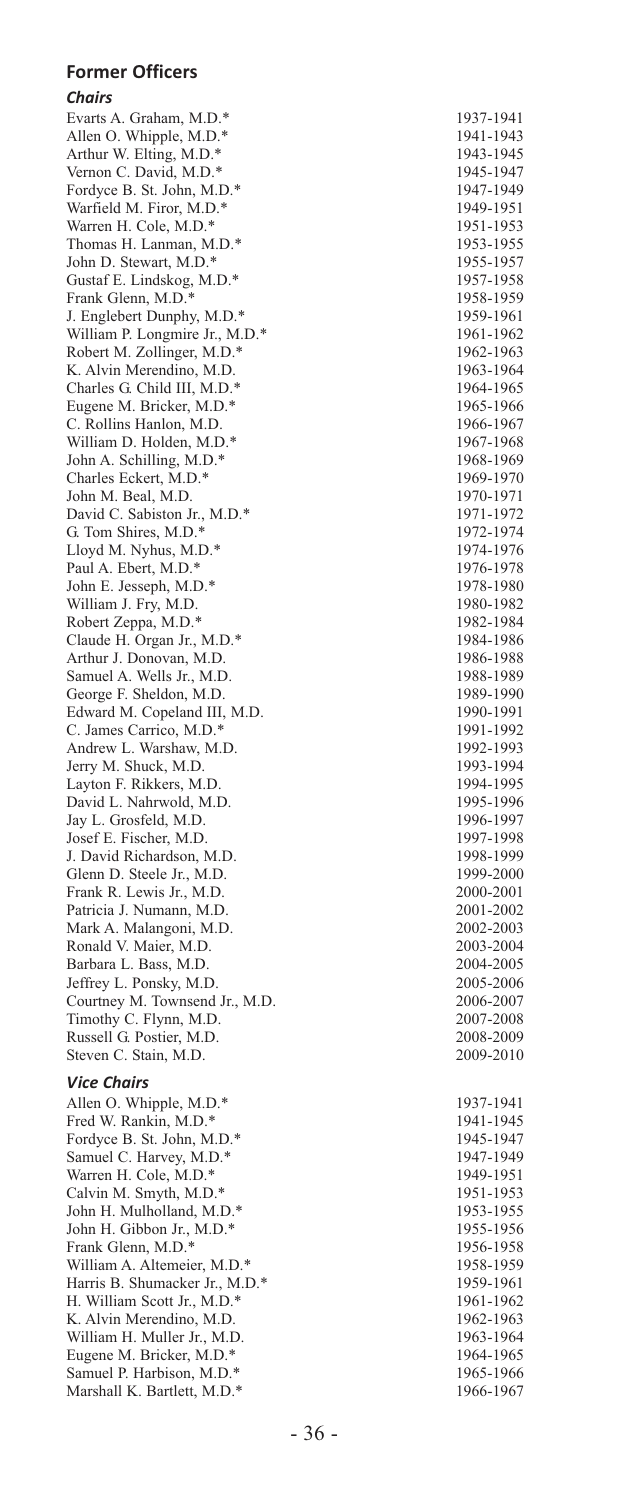William H. Moretz, M.D.\* 1967-1968<br>Charles Eckert. M.D.\* 1968-1969 Charles Eckert, M.D.\* 1968-1969<br>James D. Hardy. M.D.\* 1969-1970 James D. Hardy, M.D.\* 1969-1970<br>
Richard L. Varco, M.D.\* 1970-1971 Richard L. Varco, M.D.\* 1970-1971<br>
David V. Habif. M.D.\* 1971-1972 David V. Habif, M.D.\* 1971-1972<br>George L. Nardi. M.D.\* 1972-1973 George L. Nardi, M.D.\* 1972-1973<br>W. Dean Warren. M.D.\* 1973-1975 W. Dean Warren, M.D. \* 1973-1975<br>George L. Jordan Jr., M.D. \* 1975-1977 George L. Jordan Jr., M.D.\* Seymour I. Schwartz, M.D. 1977-1979<br>
G Rainey Williams M D \* 1979-1981 G. Rainey Williams, M.D.\* 1979-1981<br>Arlie R. Mansberger Jr., M.D. 1981-1983 Arlie R. Mansberger Jr., M.D.<br>Alexander J. Walt. M.D.\* 1983-1985 Alexander J. Walt, M.D.\* 1983-1985<br>
Donald D. Trunkev. M.D. 1985-1987 Donald D. Trunkey, M.D. 1985-1987 Samuel A. Wells Jr., M.D. 1987-1988<br>George F. Sheldon M.D. 1988-1989 George F. Sheldon, M.D. 1988-1989<br>Edward M. Coneland III M.D. 1989-1990 Edward M. Copeland III, M.D. 1989-1990<br>C. James Carrico. M.D.\* 1990-1991 C. James Carrico, M.D. \* 1990-1991<br>Andrew L. Warshaw, M.D. 1991-1992 Andrew L. Warshaw, M.D. 1991-1992<br>Jerry M. Shuck, M.D. 1992-1993 Jerry M. Shuck, M.D. 1992-1993 Layton F. Rikkers, M.D. 1993-1994 David L. Nahrwold, M.D. 1994-1995<br>
Iav L. Grosfeld M.D. 1995-1996 Jay L. Grosfeld, M.D. 1995-1996 Josef E. Fischer, M.D. 1996-1997 J. David Richardson, M.D. 1997-1998<br>
Glenn D. Steele Jr., M.D. 1998-1999 Glenn D. Steele Jr., M.D. 1998-1999<br>Frank R. Lewis Jr., M.D. 1999-2000 Frank R. Lewis Jr., M.D. 1999-2000<br>Patricia I Numann M D 2000-2001 Patricia J. Numann, M.D.<br>
Mark A. Malangoni, M.D. 2001-2002 Mark A. Malangoni, M.D.<br>Ronald V. Maier, M.D. 2002-2003 Ronald V. Maier, M.D.<br>
Barbara L. Bass. M.D.<br>
2003-2004 Barbara L. Bass, M.D. 2003-2004 Jeffrey L. Ponsky, M.D.<br>
Courtney M. Townsend Jr., M.D. 2005-2006 Courtney M. Townsend Jr., M.D. 2005-2006<br>
Timothy C. Flynn. M.D. 2006-2007 Timothy C. Flynn, M.D.<br>
Russell G. Postier, M.D.<br>
2007-2008 Russell G. Postier, M.D. 2007-2008<br>Steven C. Stain, M.D. 2008-2009 Steven C. Stain, M.D.<br>
E. Christopher Ellison, M.D.<br>
2009-2010 E. Christopher Ellison, M.D.

#### *SecretaryTreasurers*

J. Stewart Rodman, M.D.\* 1937-1952 John B. Flick, M.D.\* Robert M. Moore, M.D.\* Francis A. Sutherland, M.D. (Associate)\* J.W. Humphreys Jr., M.D.\* Ward O. Griffen Jr., M.D. Wallace P. Ritchie Jr., M.D.

*\*Deceased*

#### **Executive Staff**

*Executive Director* Frank R. Lewis Jr., M.D. *Associate Executive Director* Jo Buyske, M.D. *Associate Executive Director* Mark A. Malangoni, M.D. *Associate Executive Director for Vascular Surgery* Robert S. Rhodes, M.D. *General Counsel* Gabriel L. I. Bevilacqua, Esq. *Director of Psychometrics and Data Analysis* Thomas W. Biester *Operations Manager* Jessica A. Schreader *Information Technology Manager* James F. Fiore *Communications Manager* Christine D. Shiffer

| 1952-1963 |
|-----------|
| 1963-1971 |
| 1965-1973 |
| 1971-1984 |
| 1984-1994 |
| 1994-2002 |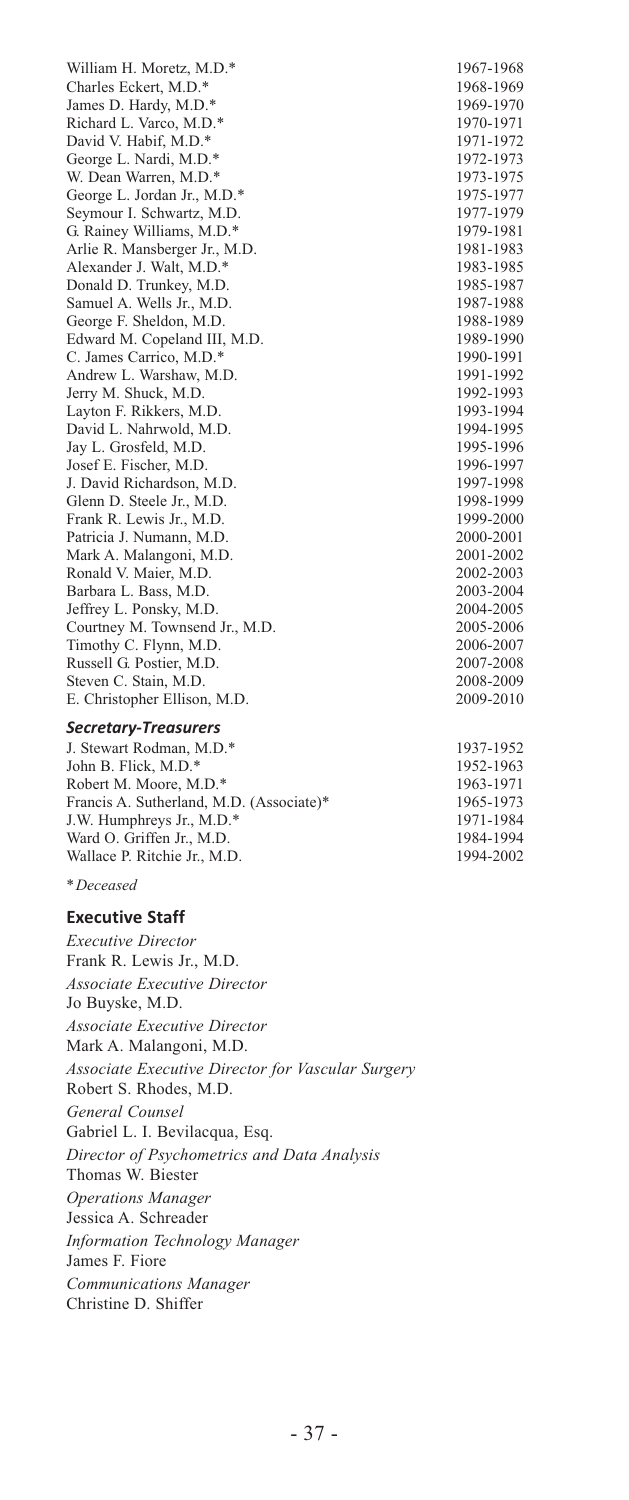# **INDEX**

| ACGME 11, 15, 16, 17, 20, 21, 23, 29, 30           |       |
|----------------------------------------------------|-------|
| Admissibility 10, 11, 19, 20, 21, 22, 23, 29       |       |
|                                                    |       |
|                                                    |       |
| Canada/RCPSC 9, 11, 15, 16, 17, 21, 22, 23, 28, 29 |       |
|                                                    |       |
| Cheating/irregular behavior 14, 18, 24, 26         |       |
|                                                    |       |
|                                                    |       |
|                                                    |       |
|                                                    |       |
|                                                    |       |
|                                                    |       |
|                                                    |       |
|                                                    |       |
| Examination opportunities 20, 21, 22, 23           |       |
|                                                    |       |
|                                                    |       |
|                                                    |       |
|                                                    |       |
|                                                    |       |
| Maintenance of Certification (MOC) 25, 26, 27, 28  |       |
|                                                    |       |
|                                                    |       |
|                                                    |       |
|                                                    |       |
|                                                    |       |
|                                                    |       |
|                                                    |       |
|                                                    |       |
|                                                    |       |
|                                                    |       |
|                                                    |       |
|                                                    |       |
|                                                    |       |
|                                                    |       |
|                                                    | .7.28 |
|                                                    |       |
|                                                    |       |
|                                                    |       |
|                                                    |       |
|                                                    |       |
|                                                    |       |
|                                                    |       |
|                                                    |       |